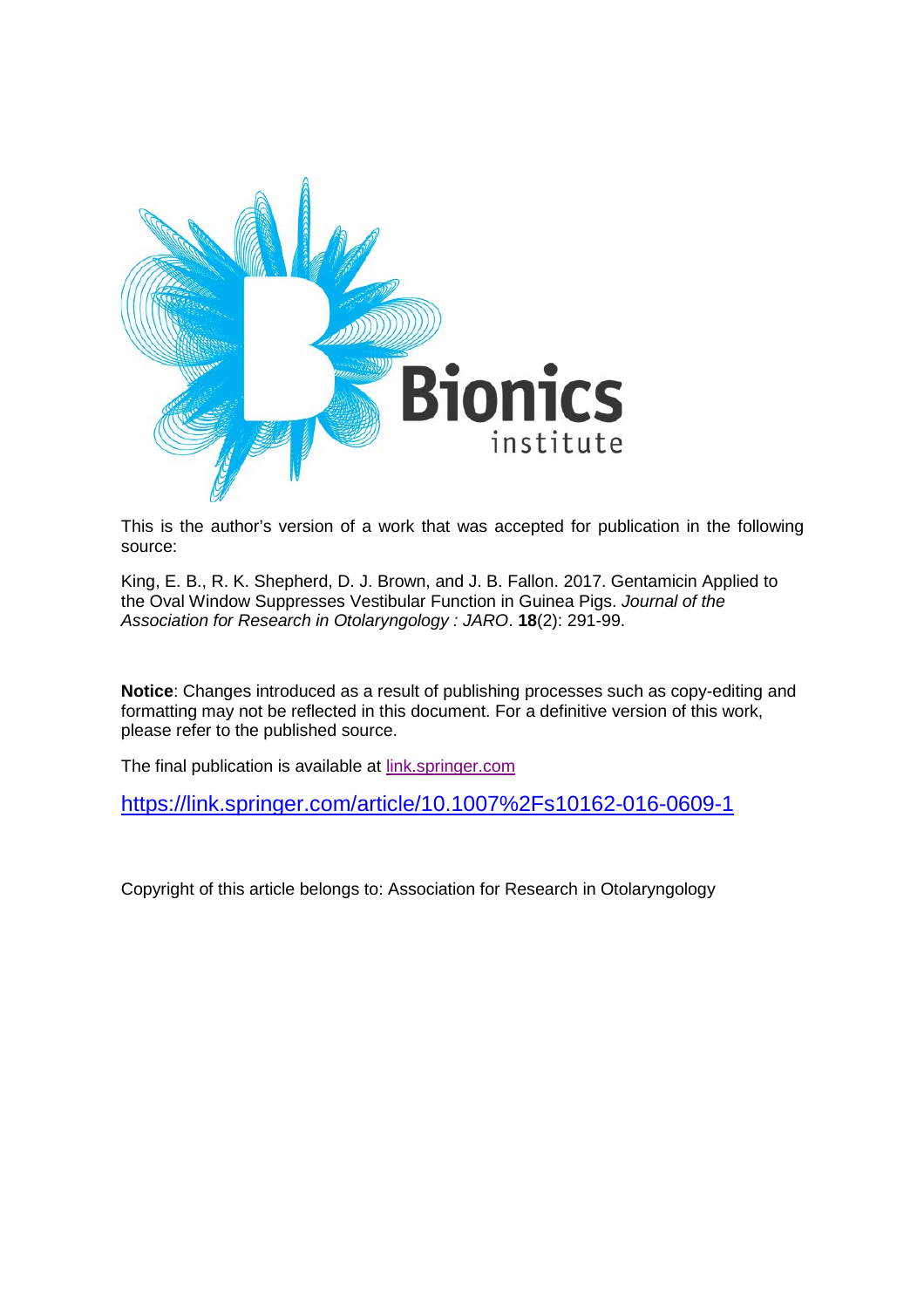| $\mathbf{1}$   | Gentamicin applied to the oval window suppresses vestibular function in guinea pigs                          |
|----------------|--------------------------------------------------------------------------------------------------------------|
| $\overline{2}$ |                                                                                                              |
| 3              | King E.B. <sup>1</sup> , Shepherd R.K. <sup>1,2</sup> , Brown D.J. <sup>3</sup> , Fallon J.B. <sup>1,2</sup> |
| $\overline{4}$ |                                                                                                              |
| 5              |                                                                                                              |
| 6              |                                                                                                              |
| $\tau$         |                                                                                                              |
| $8\phantom{.}$ | 1. Bionics Institute of Australia, Melbourne VIC, Australia                                                  |
| 9              | 2. Medical Bionics Department, University of Melbourne, Melbourne, VIC, Australia                            |
| 10             | 3. The Brain and Mind Research Institute, Sydney Medical School, The University of Sydney,                   |
| 11             | Sydney NSW, Australia                                                                                        |
| 12             |                                                                                                              |
| 13             |                                                                                                              |
| 14             |                                                                                                              |
| 15             |                                                                                                              |
| 16             |                                                                                                              |
| 17             |                                                                                                              |
| 18             |                                                                                                              |
| 19             |                                                                                                              |
| 20             | <b>Author Contact Information:</b>                                                                           |
| 21             | James Fallon · Bionics Institute · 384-388 Albert Street, East Melbourne VIC 3002, Australia.                |
| 22             | Telephone: +61 3 9667 7576 · email: JFallon@bionicsinstitute.org                                             |
| 23             |                                                                                                              |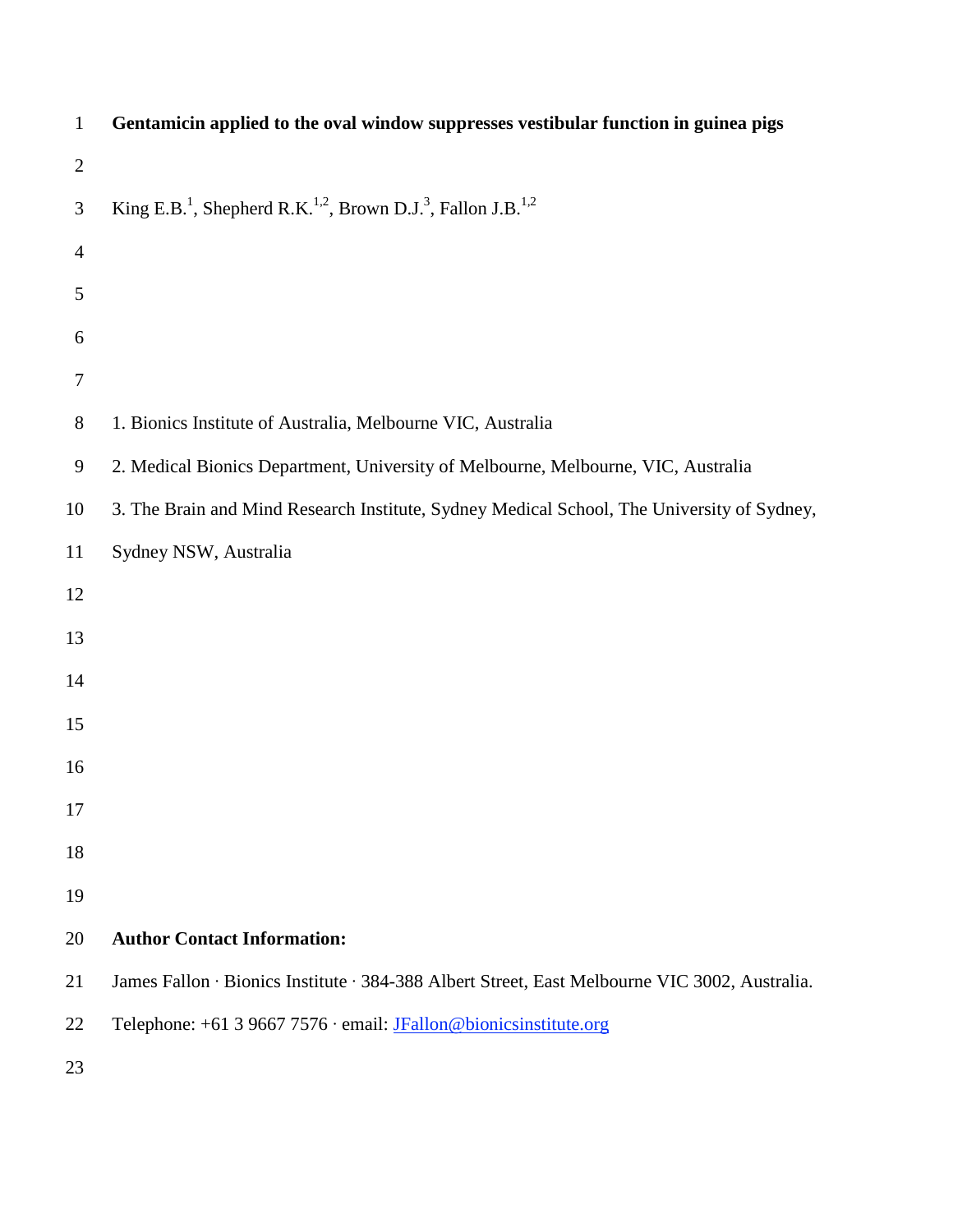# **Abstract**

 Intratympanic gentamicin therapy is widely used clinically to treat the debilitating symptoms of Ménière's disease. Cochleotoxicity is an undesirable potential side effect of the treatment and the risk of hearing loss increases proportionately with gentamicin concentration in the cochlea. It has recently been shown that gentamicin is readily absorbed through the oval window in guinea pigs. The present study uses quantitative functional measures of vestibular and cochlea function to investigate the efficacy of treating the vestibule by applying a small volume of gentamicin onto the stapes footplate in guinea pigs. Vestibular and cochlea function were assessed by recording short latency vestibular evoked potentials in response to linear head acceleration and changes in hearing threshold respectively, one and two weeks following treatment. Histopathology was analyzed in the crista ampullaris of the posterior semi-circular canal and utricular macula in the vestibule, and in the basal and second turns of the cochlea. In animals receiving gentamicin on the stapes footplate, vestibular responses were significantly suppressed by 72.7% two weeks after treatment with no significant loss of hearing. This suggests that the vestibule can be treated directly by applying gentamicin onto the stapes footplate. 

- 
- 
- 

## **Keywords**

 Gentamicin, aminoglycoside, vestibulotoxicity, ototoxicity, oval window, stapes, stapediovestibular joint, annular ligament, intratympanic, pharmacokinetics.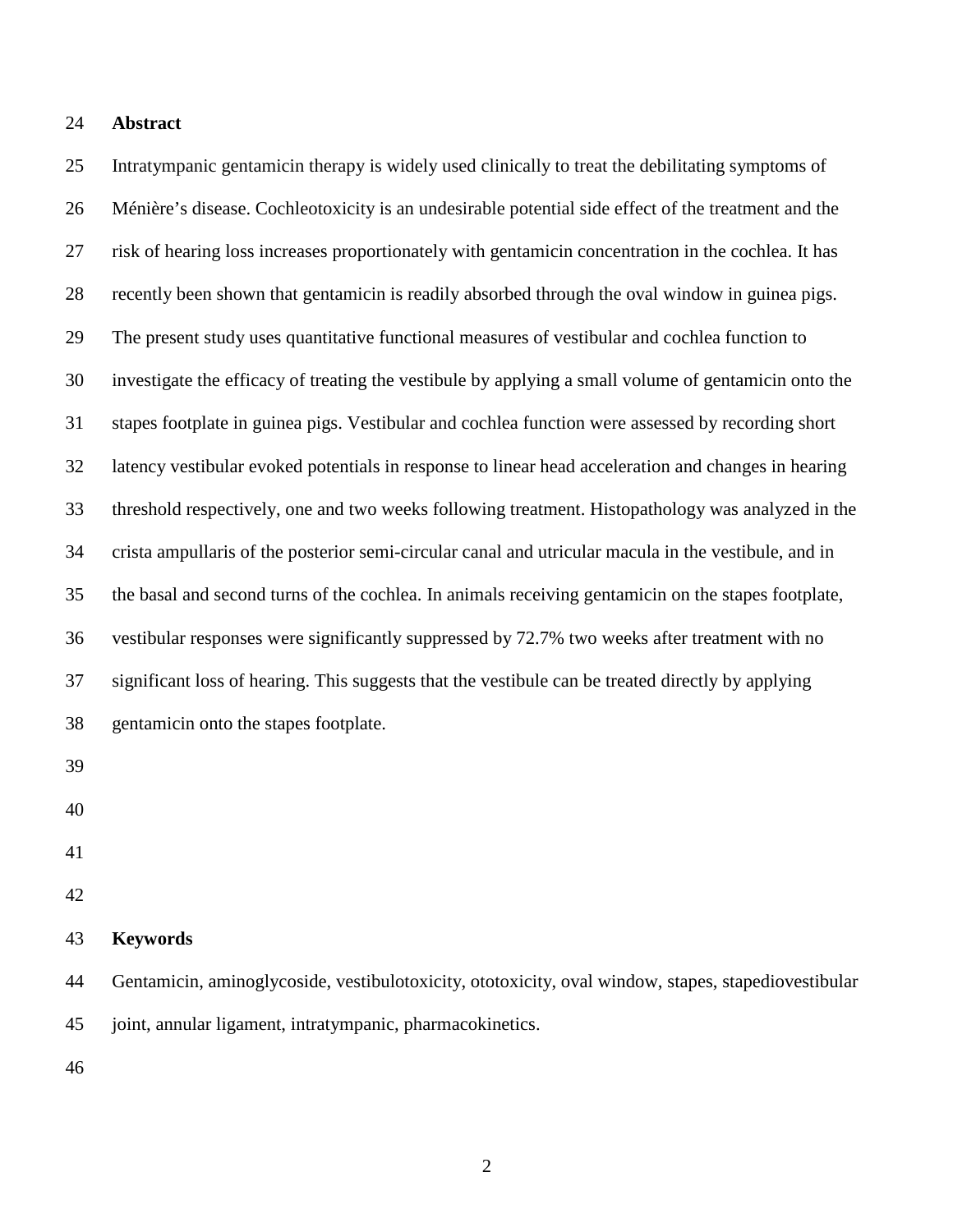# **1. Introduction**

 It is well documented that the debilitating symptoms of vertigo experienced by Ménière's disease (MD) sufferers can be reduced with intratympanic administration of aminoglycoside antibiotics. Direct injection with a small-gauge needle through an anesthetized eardrum is the preferred delivery method since the procedure can be performed quickly and inexpensively in a physician's office. Furthermore there is no evidence that use of a tympanostomy tube, microcatheter, or other delivery device provides benefit over intratympanic administration (Carey, 2004). When injected into the middle ear, aminoglycoside is absorbed into inner ear fluid, gaining access to the sensory cells in both the vestibule and cochlea. Aminoglycosides are toxic to inner ear sensory cells. As a result, part of the vestibular system is destroyed, which in turn suppresses vertigo symptoms. However, since aminoglycosides are also cochleotoxic, patients can experience the undesirable side-effect of permanent unilateral hearing loss. Gentamicin has emerged as the preferred aminoglycoside used in MD treatment because it is substantially less cochleotoxic than other aminoglycosides such as streptomycin (Lange 1989).

 The degree of hearing loss associated with the treatment is directly related to the gentamicin concentration in the cochlea (Plontke et al., 2002; Salt et al., 2008). The dosages, timing, and method of gentamicin therapy used previously, as well as the endpoints selected to curtail therapy, differ greatly (Chia et al, 2004; Salt et al., 2008; McCall et al., 2010). Present gentamicin dosage protocols are empirically based, developed over many years during numerous clinical studies in which a sufficient dosage to adequately suppress vestibular symptoms or vestibular sensitivity was balanced against the degree of hearing loss caused by the treatment. The large variation in dosage protocols in previous clinical studies makes a comparison of patient outcomes difficult. However,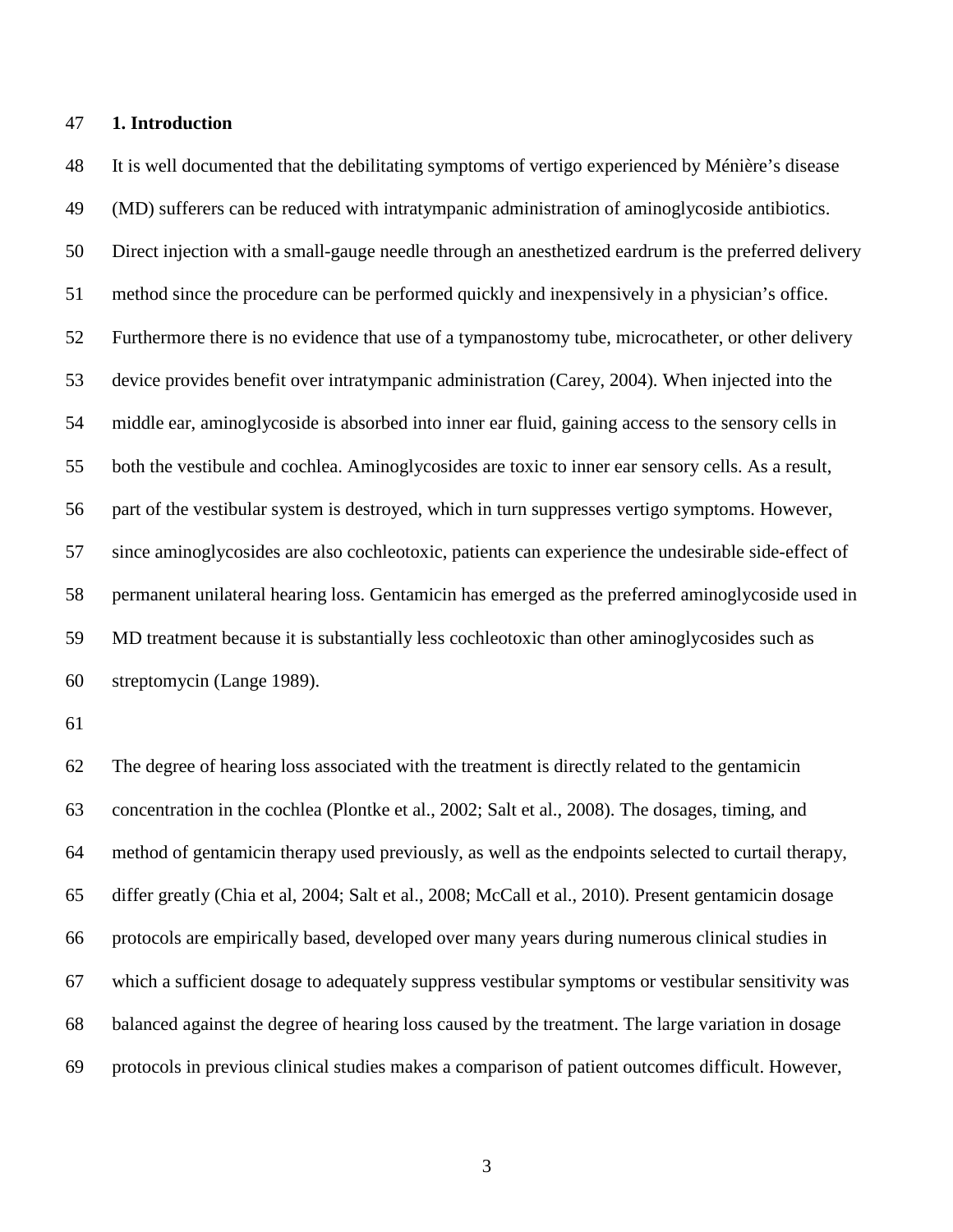| 70 | the reported risk of additional hearing loss associated with intratympanic gentamic in treatment is |
|----|-----------------------------------------------------------------------------------------------------|
| 71 | approximately 21%, with a range of 0-37% (Diamond et al., 2003; Carey, 2004).                       |

| 73 | It has been widely accepted that gentamic in applied intratympanically enters the round window           |
|----|----------------------------------------------------------------------------------------------------------|
| 74 | membrane (RWM) (Smith & Myers, 1979; Goycoolea, 2001; Becvarovski et al., 2002) then spreads             |
| 75 | locally from scala tympani (ST) to scala vestibuli (SV)/vestibule through the interstitial spaces of     |
| 76 | the spiral ligament (Plontke et al., 2002). The preferential effects on vestibular function, rather than |
| 77 | hearing, were assumed to be due to a greater gentamicin sensitivity of vestibular hair cells than        |
| 78 | cochlear hair cells (Aran et al, 1995; Nakashima et al., 2000). However, in a previous study (King       |
| 79 | et al., 2013), we found that the oval window $(OW)$ was permeable to gentamic in guinea pigs             |
| 80 | suggesting an alternative route for gentamicin to enter the vestibule. We observed that shifts in        |
| 81 | hearing threshold (8-32 kHz) and morphological changes in vestibular hair cells in the utricle were      |
| 82 | more influenced by gentamic nentry through the OW than the RWM.                                          |
| 83 |                                                                                                          |
| 84 | The focus of the present study is to investigate the efficacy of treating the vestibule directly by      |
| 85 | applying a small volume of low concentration gentamicin solution onto the stapes footplate only.         |
| 86 | Changes in hearing threshold and cellular morphology were analyzed to assess cochleotoxicity.            |
| 87 |                                                                                                          |
| 88 | To assess vestibular function quantitatively, short latency vestibular evoked potentials (VsEP) were     |
| 89 | recorded in response to linear head acceleration pulses, pre-treatment and one and two weeks after       |
| 90 | treatment.                                                                                               |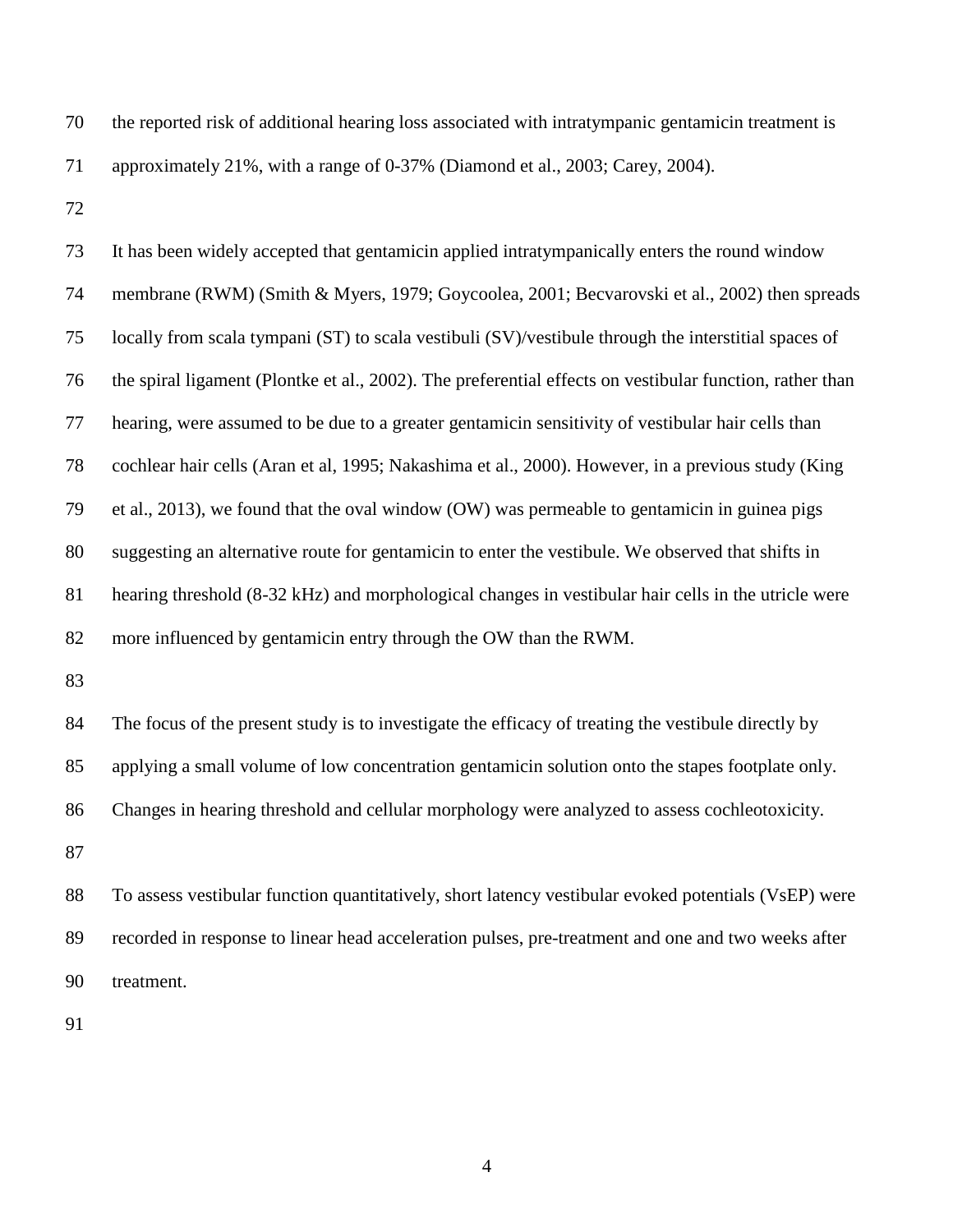## **2. Materials and Methods**

### *2.1. Animal Preparation*

 The study was approved by the Royal Victorian Eye and Ear Hospital (Melbourne, Australia) Animal Ethics Committee (Ethics Approval 13/287AB & 13/276AB). Fourteen tri-colour adult guinea pigs of either sex, weighing between 622-740g, were used in the study and randomly assigned to a treatment group. The animals were anaesthetized with Ketamine (Troy Laboratories Pty Ltd, Australia; 60 mg/kg) and Xylazil-20 (Troy Laboratories Pty Ltd, Australia; 4 mg/kg) administered intramuscularly. Anesthesia was monitored during the experiment using pedal and ocular reflexes and supplemented as necessary with 67% of the initial dose. 1 ml of Lignocaine-20 (Troy Laboratories Pty Ltd, Australia) was administered subcutaneously to the surgical sites prior to making the incisions. Temgesic (Reckitt Benckiser; 0.05 mg/kg) and Baytril (Bayer AG; 20 mg/kg) were administered sub-cutaneously following surgery for analgesia and infection control respectively.

### *2.2. Surgical Procedure*

 A 3 cm surgical incision was made along the midline of the cranium to expose the cranial bone. After the periosteum was removed with a scalpel blade, a stainless steel bolt was cemented upside down to the skull near bregma using dental cement (Paladur, Heraeus Kulzer). The wound was sutured closed around the bolt and the bolt remained in place for the duration of the two-week experiment.

 Using a dorsolateral posterior-auricular surgical approach, the facial nerve canal was exposed. In the same ear, the bulla was opened using a scalpel blade to expose the round window niche. A small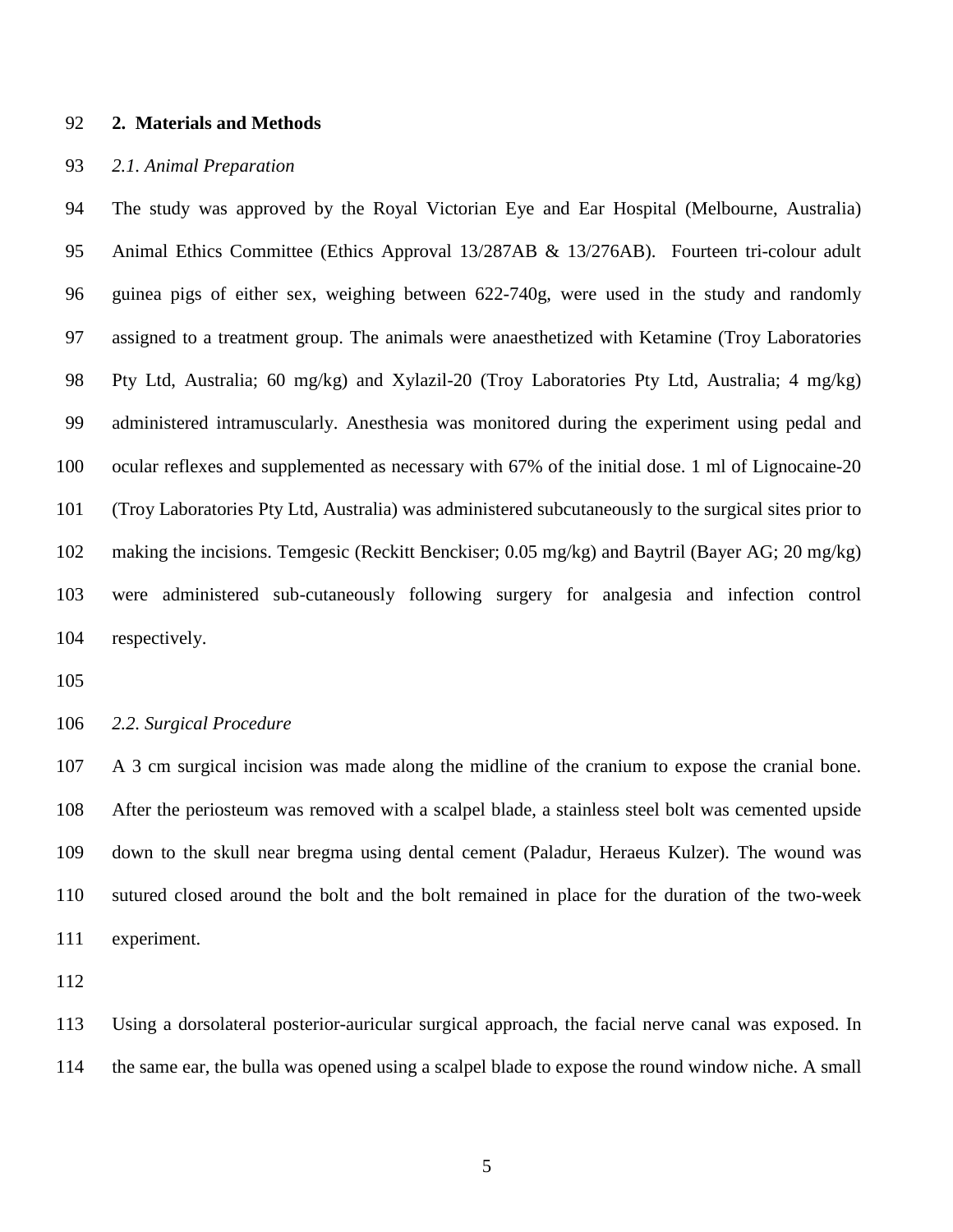115 section of bony shelf overlying the stapes footplate was removed with a  $0.3$ mm  $90^\circ$  pic (Kaisers) to expose the stapes footplate.

 A wire recording electrode (175 µm diameter 90/10 Platinum/Iridium (Pt/Ir) Teflon coated wire with the end exposed) was inserted 6 mm into the facial nerve canal and cemented to nearby bone to hold the electrode in place for the duration of the experiment. An electrical connector was connected to the electrode during recordings. At the first curvature, the facial nerve is separated from the vestibulocochlear nerve (VIIIth cranial nerve) by a thin bony partition, enabling potentials to be recorded within close proximity to the nerve without mechanically damaging it (Bohmer 1995; Bohmer et al., 1995; Oei et al., 2001; Kingma &Wit, 2010; Bremer et al., 2012; Chihara et al., 2013).

# *2.3. Vestibular evoked potentials*

 All physiological recordings were taken in a sound-treated electrically shielded room with the contralateral ear occluded with an ear mould compound (Otoform, Dreve Germany) to attenuate hearing. Animals were held in position using a custom-made bite bar and nose clamp during the recordings.

 To accelerate the head, a B71 audiometric bone-conductor (Radioear Corp., USA) was attached to the bolt cemented to the skull. To monitor head acceleration, a tri-axial accelerometer (Dimension Engineering, USA) was mounted onto a metal platform that was connected to the bolt. After connection to the animal, but before each set of VsEP recordings, the system was calibrated to produce graded vertical head accelerations of 1-8 g for each animal. The bone-conductor was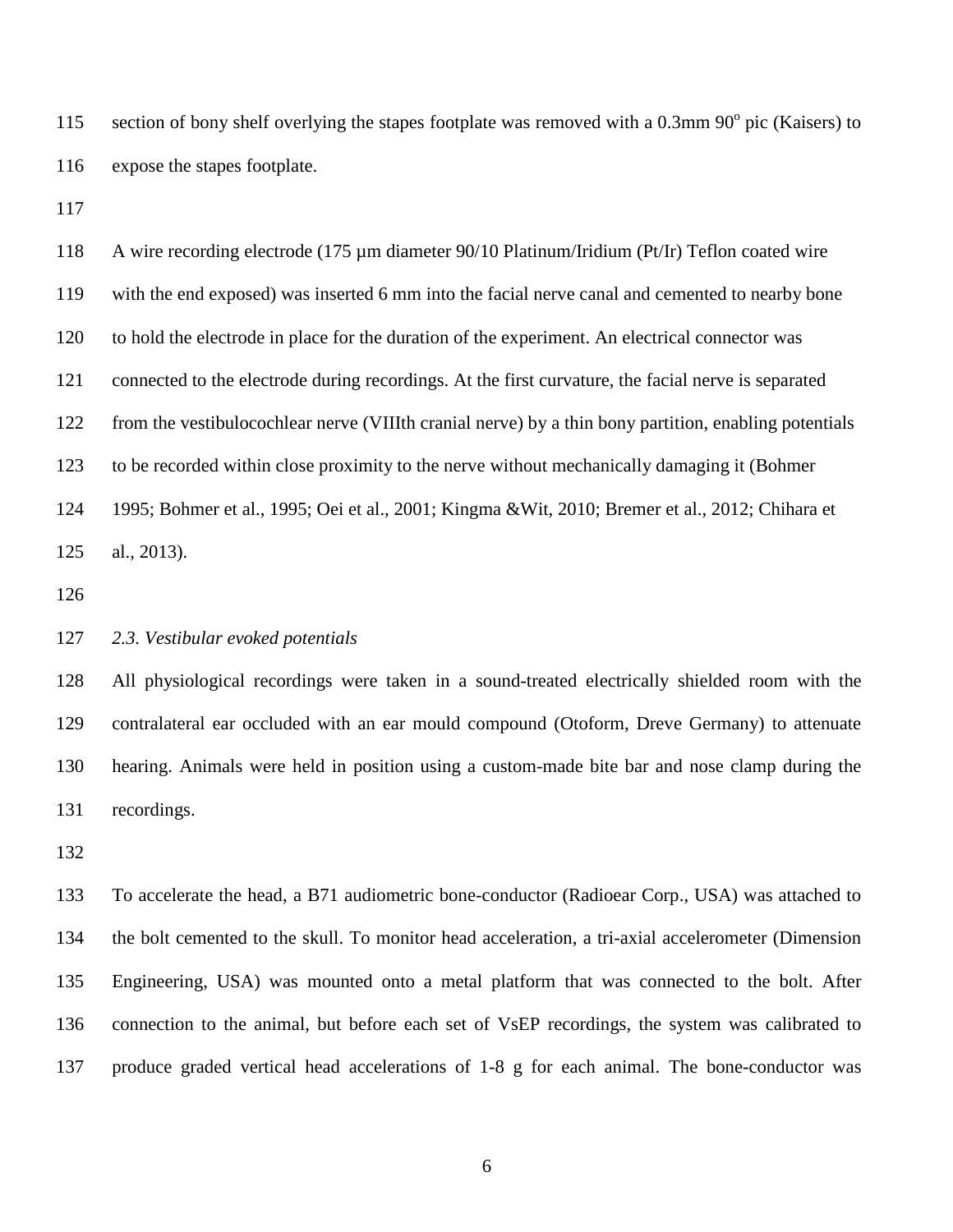controlled by computer-generated stimuli using a data acquisition system (National Instruments USB-6366 X series DAQ, Igor Pro, Wavemetrics). The stimuli consisted of 1 ms pulses of alternating polarity to minimize electromagnetic induced artifact. Measurements were averaged over 100 repetitions, delivered at a rate of 20 Hz, sampled at a rate of 100 kHz, with 2 repeats. Forward noise-masking (80 dB SPL) was presented to the ipsilateral ear via a speaker 0.1 m from the pinna to suppress acoustic responses to the vibration stimuli.

VsEP responses were recorded differentially (ISO-80 Bio-Amplifier, World Precision Instruments)

from the Pt/Ir wire electrode in the facial nerve canal using a connector clipped to the recording

147 electrode, and a 250 µm diameter Pt/Ir reference electrode placed in neck musculature. A

subcutaneous ground electrode was placed further caudally in the thigh.

 Vestibular function was assessed by peak-to-peak amplitude measurements of the first N1-P1 wave of the VsEP waveform. Initial baseline recordings were taken prior to treatment (T=0). Recordings 152 were taken again one week (T=1) and two weeks (T=2) after treatment. For each animal, the N1-P1 amplitudes in the T=1, 2 week recordings were individually normalized to the initial pre-treatment T=0 recording to assess changes in vestibular function. Post-mortem VsEP recordings were taken in some animals to ensure artifact suppression techniques were adequate.

## *2.4. Acoustically evoked potentials*

 Computer generated acoustic stimuli (5 ms tone pips with 1 ms rise/fall times at frequencies 2, 8, 16, 24 and 32 kHz) were delivered free-field from a loudspeaker (4" Vifa XT25TG30–04) placed 0.1 m from the ipsilateral pinna. Stimulus intensity was attenuated in 5 dB steps between 80-10 dB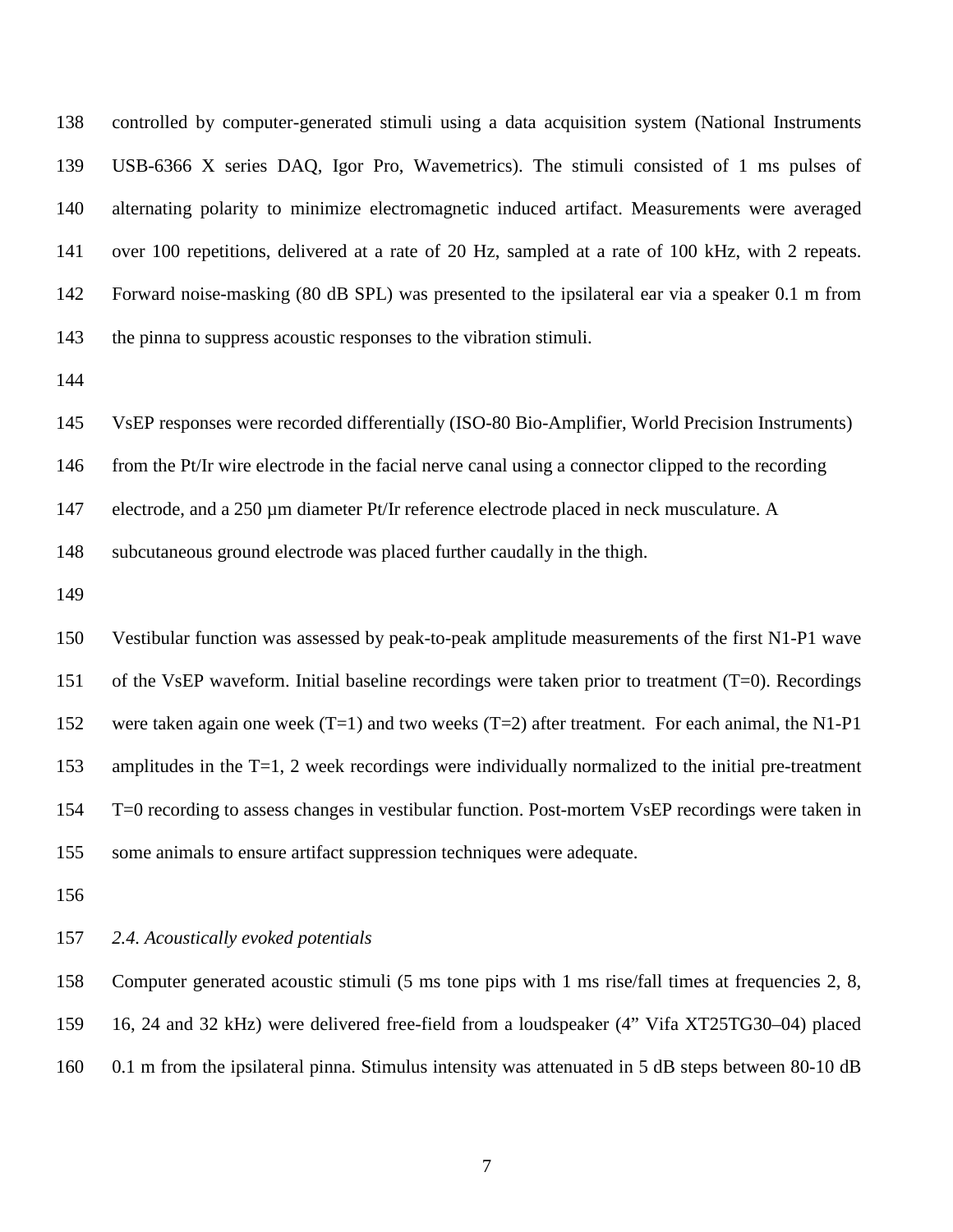SPL. Acoustically evoked potentials (AEP) were recorded using the same methods as the VsEP recordings and auditory function was assessed by changes in hearing threshold.

## *2.5 Gentamicin delivery*

 Following the initial physiological recordings, 1 µL of 5 mg/ml solution of gentamicin sulfate (G3632, Sigma Aldrich Australia) in phosphate buffered saline (PBS) (n=5) or 1 µL of PBS (n=5) was administered onto the stapes footplate. The solution was delivered using a 5 µL Hamilton syringe fitted with a fine custom-made cannula, connected to a syringe driver 169 (Micro4<sup>TM</sup> Microsyringe Pump, World Precision Instruments, USA). Delivery was visually confirmed to not contact the RWM. The wound was sutured closed with the animal left in position 171 for 30 minutes and allowed to recover.

 Animals were carefully monitored during recovery for signs of jaw function impediment or distress caused by the wire electrode located in the facial nerve canal. One and two weeks after treatment, animals were anesthetized for AEP and VsEP recordings. Following the final two-week AEP and VsEP recordings, animals were euthanized with an intraperitoneal injection of 0.5mg/kg Lethabarb (Virbac Pty Ltd, Australia), perfused and the inner ears removed for histological analysis.

# *2.6. Histology*

 Animals were perfused by an intracardiac injection of heparinsed isotonic saline followed by 4% paraformaldehyde (PFA) solution (Sigma Aldrich, Australia). Both inner ears were removed and fixed in 4% PFA overnight. All subsequent histological processing and analysis was done blinded to the treatment group. Cochleae were cut with a bone saw in a parallel plane to the RWM and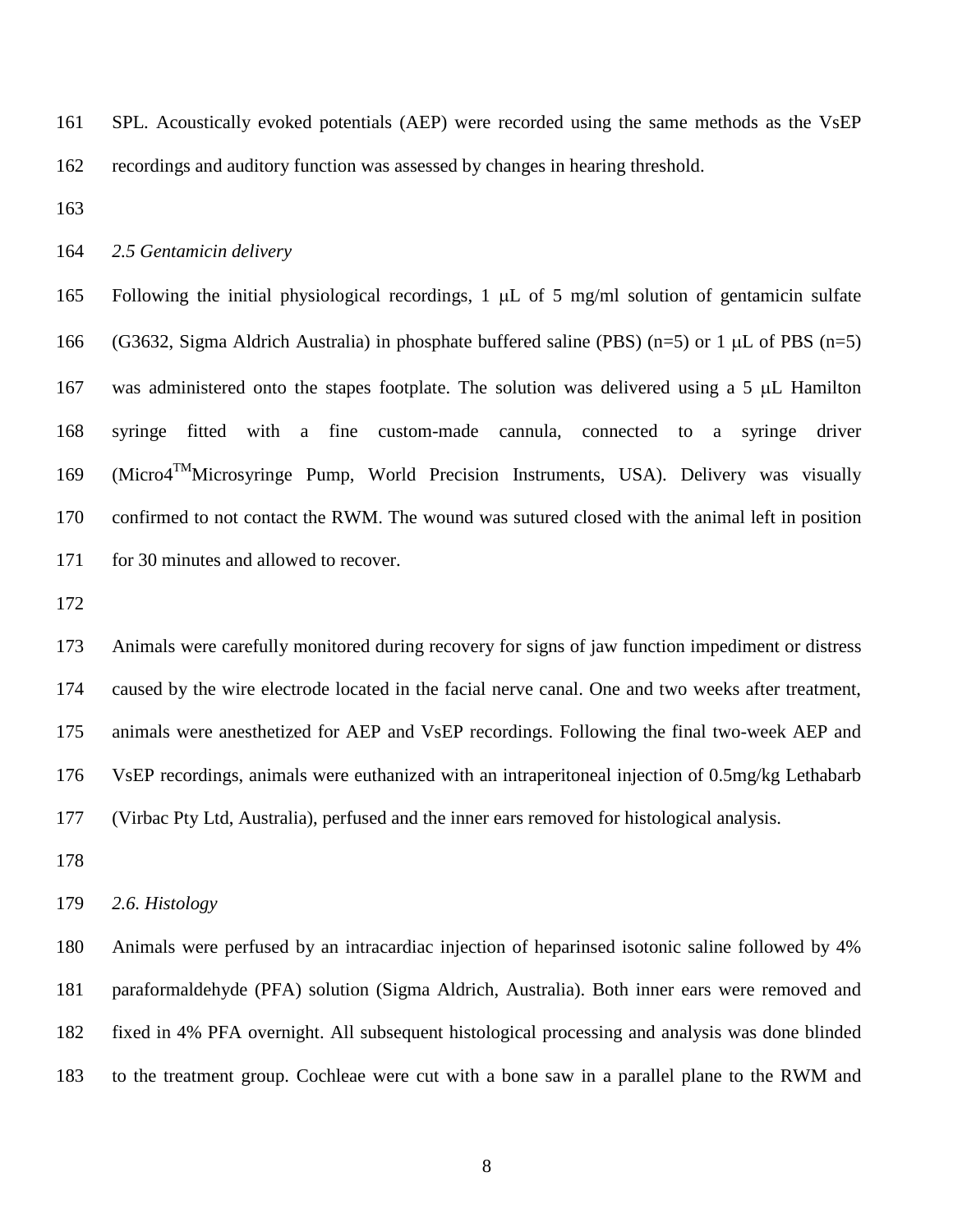decalcified in 10% (w/v) ethylenediaminetetraacetic acid (Sigma Aldrich, Australia) for up to 6 weeks. Specimens were cryoprotected in graded sucrose solutions (10-30%), embedded in O.C.T 186 (Tissue-tek) and frozen at -80 $^{\circ}$ C. Sections of 10 µm thickness were taken every 60 µm, mounted on a glass slide, stained with Harris Hematoxylin solution (Sigma Adrich, Australia) and Eosin Y solution (Sigma Aldrich, Australia), and cover slipped. Digital images of the vestibular end organs and cochlea regions of interest were taken using a 20x objective (Axio Imager 2 upright microscope, Carl Zeiss) and Axio Vision software (version 4.2.8, Carl Zeiss) for histological analysis.

## *2.6. Histopathology*

 The same morphological criteria described in a previous study (King et al., 2013) were used to identify and quantify vestibular hair cells and supporting cells. Briefly, type I hair cells (HCs) were identified by flask-shaped cell bodies surrounded by an afferent nerve calyx, a spherical nucleus with heterogeneous chromatin, a stereocilia bundle, and a cuticular plate (Lindeman, 1969; Merchant, 1999). These were distinguished from type II HCs, which were identified by a cylindrical shape, an ovoid nucleus with homogenous chromatin, superficial spatial location in the sensory epithelium, stereocilia bundle, cuticular plate, and the absence of a nerve calyx surrounding the cell body. Type I HCs were manually counted in three consecutive mid-sections of utriculi macula, and the crista ampullaris in the posterior semi-circular canal. In cases where the morphology appeared abnormal, if a spherical nucleus was present with evidence of a nerve calyx surrounding the nucleus, it was counted as a type I HC regardless of whether a stereociliary bundle was present or not.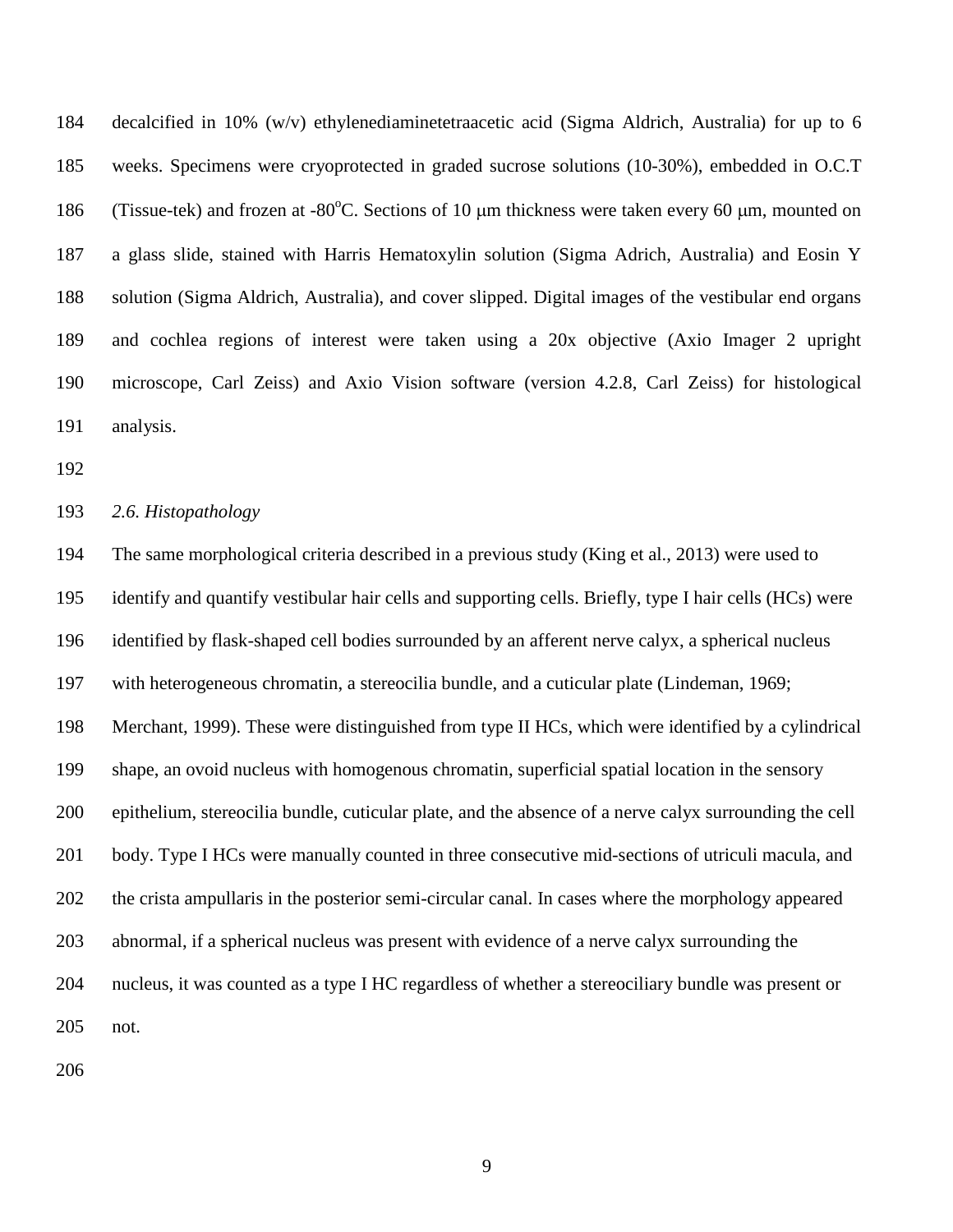| 207 | Inner hair cells (IHCs) and outer hair cells (OHCs) in the lower and upper regions of the basal turn |
|-----|------------------------------------------------------------------------------------------------------|
| 208 | of the cochlea were counted. IHC and OHC were identified by the presence of a cell nucleus and       |
| 209 | were counted in three consecutive mid-modiolar sections, each separated by 60 µm. All cell counts    |
| 210 | were averaged across the three consecutive sections. To eliminate observer bias, all histological    |
| 211 | sections were assessed in a blinded manner using consistent morphological criteria.                  |
| 212 |                                                                                                      |
| 213 | 2.8. Statistical Analysis                                                                            |
| 214 | Change in N1-P1 VsEP amplitude, normalized percentage of N1-P1 amplitude remaining and               |
| 215 | change in hearing threshold across treatment groups were individually subjected to one-way           |
| 216 | ANOVA analysis at each time point. Cell counts in each region of interest across groups were         |
| 217 | subjected to one-way ANOVA analysis. Effect sizes and pairwise multiple comparisons were             |
| 218 | evaluated post hoc using the Holm-Sidak test. When homogeneity as tested by the Shapiro-Wilk         |
| 219 | method failed, Kruskal-Wallis ANOVA on ranks was performed. Differences were considered              |

220 statistically significant when p<0.05. Statistical calculations were performed using Sigmaplot V

221 13.0 (Systat Software Inc.).

# **3. Results**

*3.1. Short latency vestibular evoked potentials*

Typical examples of VsEP recordings from each group are shown in Figure 1 and the average

change in VsEP amplitude over time for each group is shown in Figure 2. For each animal, the N1-

- 227 P1 amplitude at  $T=1$ , 2 weeks was compared to its pre-treatment N1-P1 amplitude. There was no
- 228 significant difference in N1-P1 amplitude between the groups before the treatment (T=0). N1-P1
- amplitude decreased in both groups one week after treatment, suggesting that the surgical procedure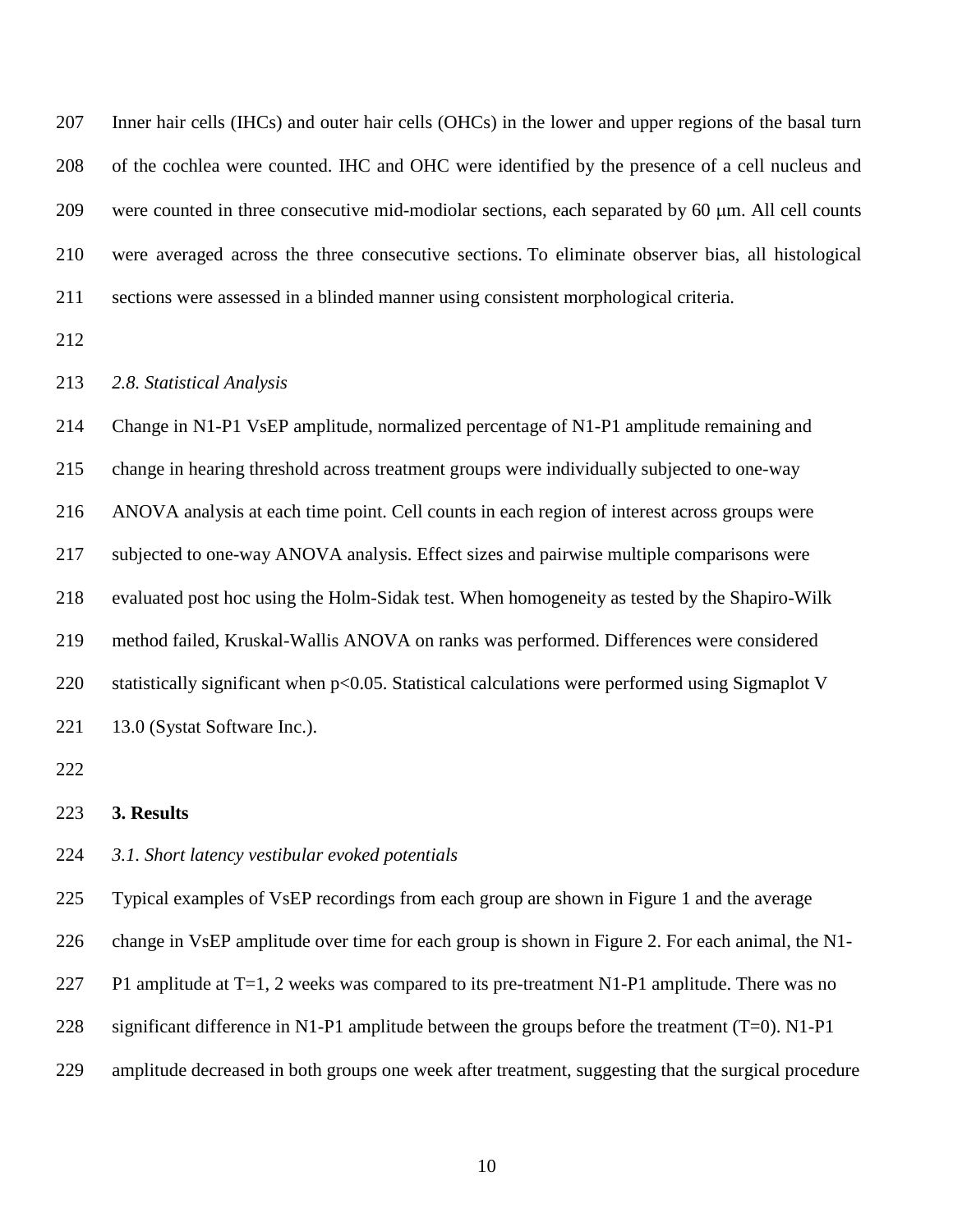| 230 | itself affected vestibular function that had not resolved by that time. The difference between the          |
|-----|-------------------------------------------------------------------------------------------------------------|
| 231 | gentamicin treated group (56.46%, SEM 14.73 of pre-treatment N1-P1 amplitude, n=5) and control              |
| 232 | group (46.24%, SEM 6.73 of pre-treatment N1-P1 amplitude, $n=5$ ) at T=1 week was not significant.          |
| 233 | At two weeks after treatment, vestibular function improved in the control group (97.27%, SEM 8.38           |
| 234 | of pre-treatment N1-P1 amplitude, $n=5$ ), but continued to decline in the gentamic treated group           |
| 235 | $(27.34\%,$ SEM 24.31 of pre-treatment N1-P1 amplitude, n=5), suggesting the losses were due to             |
| 236 | gentamicin-induced vestibulotoxicity. The difference between the groups was significant at $T=2$            |
| 237 | weeks (p=0.026, $F_{1.8} = 7.388$ , df 1, ANOVA).                                                           |
| 238 |                                                                                                             |
| 239 | 3.2. Acoustically Evoked Potentials                                                                         |
| 240 | There were no significant differences in AEP threshold between the gentamicin treated animals and           |
| 241 | saline controls in the initial baseline $(T=0)$ recordings or $T=2$ week recordings; however, the           |
| 242 | differences at T=1 week were statistically significant at 2 kHz ( $p=0.022$ , $F_{1,8} = 8.556$ , df 1,     |
| 243 | ANOVA) and 24 kHz ( $p=0.003$ , $F_{1,8} = 18.778$ , df 1, ANOVA) (Figure 3). The differences between       |
| 244 | groups (T=1 week) at 8 kHz (p=0.266, $F_{1,8} = 1.464$ , df 1, ANOVA), 16 kHz (p=0.075, $F_{1,8} = 4.365$ , |
| 245 | df 1, ANOVA) and 32 kHz ( $p=0.068$ , $F_{1,8} = 4.667$ , df 1, ANOVA) were not statistically significant.  |
| 246 | There were no significant differences measured over time $(T=0, 1, 2$ weeks) within the gentamicin          |
| 247 | group. The statistically significant increase in AEP thresholds observed in the control group at $T=1$      |
| 248 | week may have been related to the surgical procedure itself which had not resolved by that time.            |
| 249 | Importantly, the elevated hearing threshold was temporary and had recovered by T=2 weeks.                   |
| 250 |                                                                                                             |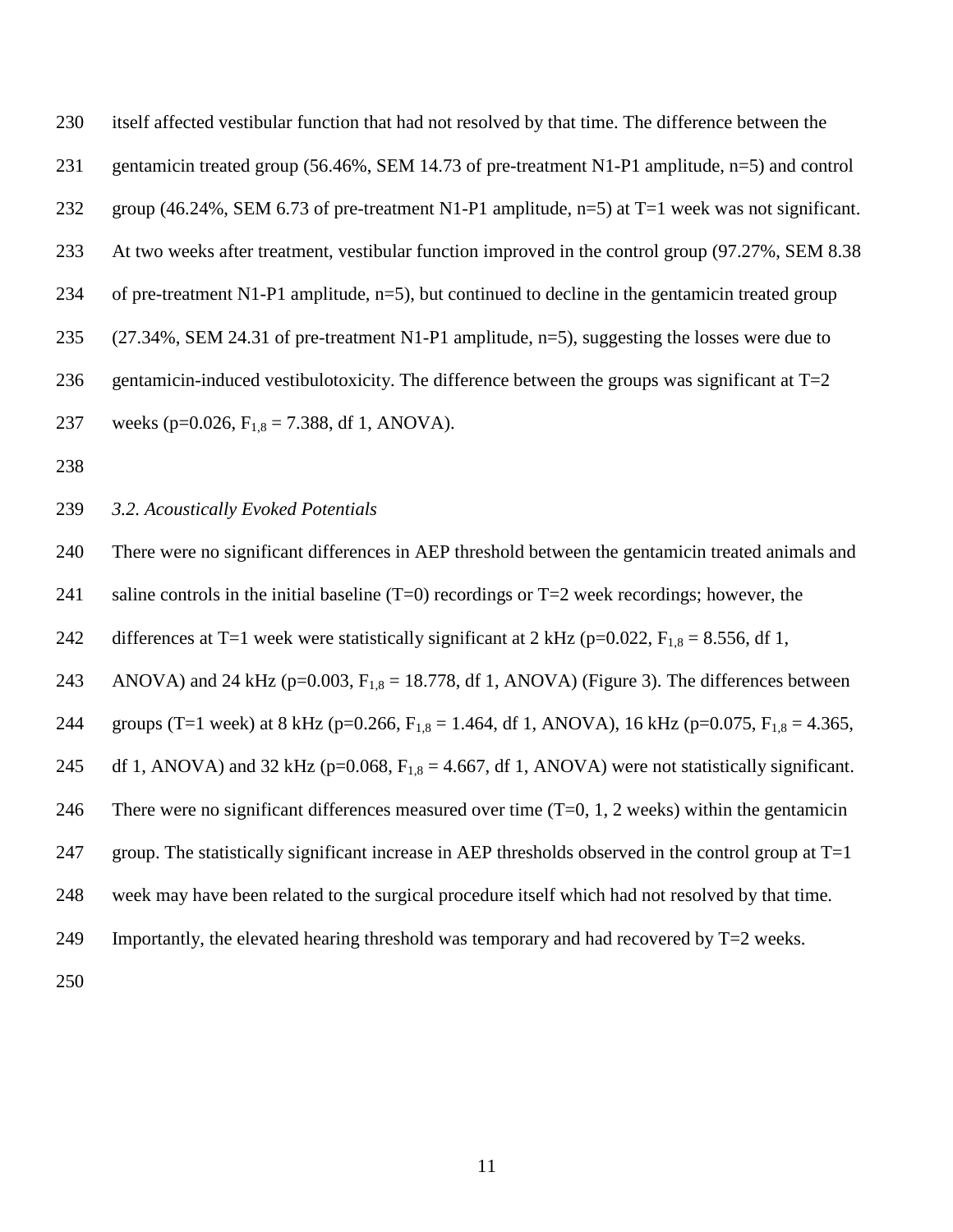# *3.3. Vestibular Morphology*

 Typical examples of vestibular morphology in Haematoxylin and Eosin stained sections from the crista ampullaris and utricle from each treatment group are shown in Figure 4. During the analysis, it was observed that several animals had abnormal type 1 hair cells where the nerve calyx was distorted, the spatial localization of the nucleus was closer to the cuticular plate (making the distinction between type I and type II difficult at times), the afferent nerve branch was thin or discontinuous, and there was reduced or absent stereociliary bundles (see Figure 4Cii-Dii). In these cases, a type I HC was recorded when a spherical nucleus was present within an evident nerve calyx (distorted or not) regardless of whether if appeared normal or not or a stereociliary bundle was present or not. After unblinding of the histological analysis, it was evident that only gentamicin treated animals exhibiting abnormal morphology (see Figure 4 C-D); however, it is worth noting that not all animals treated with gentamicin exhibited abnormal morphology.

 Type I HCs were counted in three consecutive mid-sections of crista ampullaris in the posterior semi-circular canal and utricle for both treatment groups as shown in Figure 5. The counts were individually normalized to area and averaged. The density of type I HCs in both the crista 267 ampullaris (gentamicin on stapes,  $n=4$ ; controls,  $n=4$ ) and utricle (gentamicin on stapes,  $n=5$ ; controls, n=5) were lower in the group receiving gentamicin on the stapes footplate compared to the control group two weeks after treatment, however this did not reach statistical significance.

*3.4. Cochlear Morphology*

 Typical examples of cellular morphology from each treatment group are shown in Figure 6. Inner and outer hair cells were counted in the lower and upper region of the basal turn in three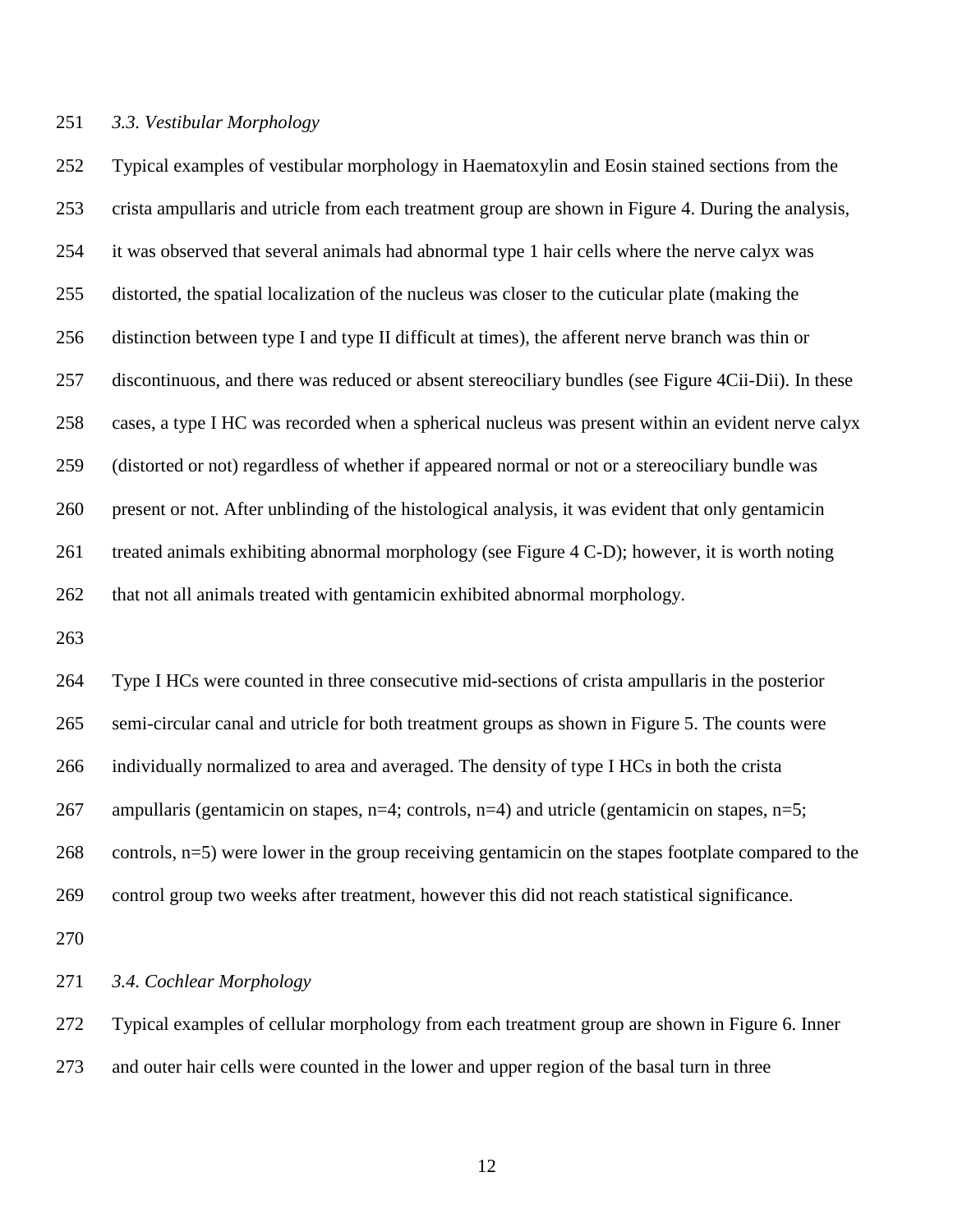274 consecutive mid-modiolar sections for each treatment group  $(T=2$  weeks following treatment) as shown in Figure 7. The number of IHCs and OHCs present in the basal turn were lower in the group that received gentamicin on the stapes footplate, however this did not reach statistical significance. 

# **4. Discussion**

279 Two weeks after a small volume  $(1 \mu L)$  of gentamicin solution (5 mg/mL) was applied directly onto the stapes footplate in guinea pigs, there was a significant loss of 72.66% of N1-P1 VsEP amplitude in response to an 8 g vertical head acceleration without significant shifts in hearing threshold. This is the first study using quantitative functional measures to show that vestibular function can be suppressed by applying gentamicin exclusively onto the OW in guinea pigs.

 Despite a dramatic reduction in vestibular function following gentamicin treatment, there was no significant reduction in the number of type I HCs. However, abnormal morphology of putative type I HCs was observed in animals that had been treated with gentamicin, but not saline treated control animals. The most parsimonious explanation therefore is that these abnormalities were caused by gentamicin toxicity. Furthermore, since there is evidence of stereocilia reduction, calyceal distortion, and thinner/absent afferent nerve branches in these gentamicin treated animals, it is likely that many of these putative type I HCs were non-functional. This would explain why the vestibular HC counts do not reflect the reduction in VsEP amplitude observed.

 Initial baseline recordings were far noisier than both sets of recordings after treatment in all animals. Presumably, the noise drops after treatment from a reduction in cochlear microphonics and/or spontaneous VIIIth nerve activity and stabilization of the electrode within the nerve.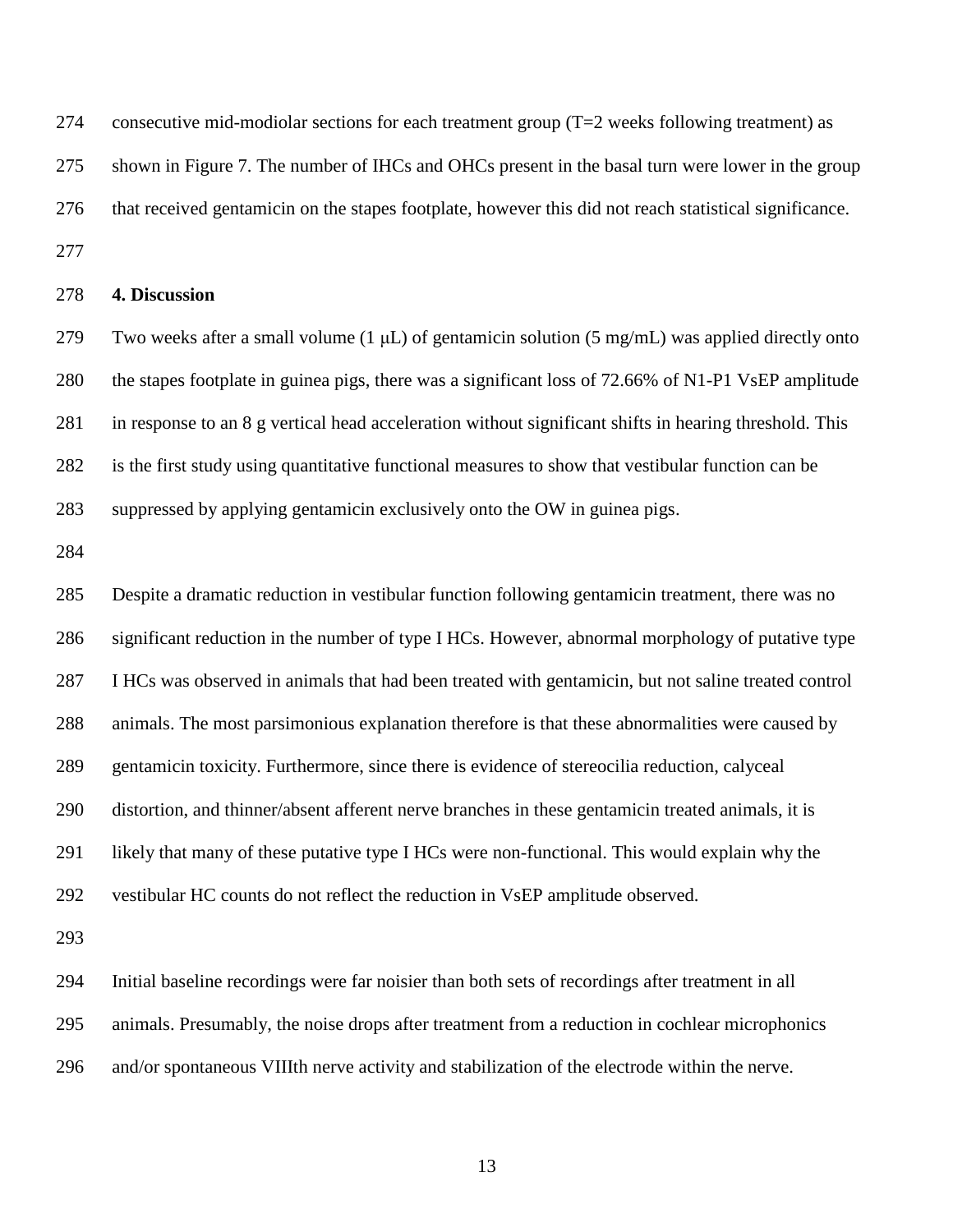Importantly, the 2-weeks post treatment recording exhibit a similar level of background noise, with the saline treated animals exhibiting a robust VsEP, while the VsEP in the gentamicin treated animals was small or absent.

 There was a temporary elevation in AEP threshold and reduction in N1-P1 amplitude in the saline treated controls at 1 week post treatment. However, both hearing and vestibular function returned to baseline two weeks after treatment, suggesting that the surgical procedure itself may have affected both hearing and vestibular function in these animals. Temporary threshold shifts observed after acoustic over exposure exhibit a similar time course whereby full recovery can take 2 weeks to occur (Kujawa et al., 2009).

 Cochleotoxicity is an undesirable potential side effect of intratympanic gentamicin therapy and the risk of hearing loss increases proportionately with gentamicin dosage (concentration, volume and administration time) (Plontke et al., 2002; Salt et al., 2008). When a large volume of gentamicin is injected through the tympanic membrane, it is in contact with and absorbed by both the RWM and OW. Attempts have been made to deliver gentamicin more specifically to the vestibule by surgically occluding the RWM with connective tissue before intratympanic injection; however a significant number of patients (27%) still experienced hearing loss (Quaranta et al., 1999). Applying a small volume of gentamicin solution directly onto the OW reduces the likelihood of gentamicin absorption through the RWM compared with conventional intratympanic delivery. This may in turn lower the gentamicin concentration in the cochlea, resulting in improved hearing outcomes compared to intratympanic delivery.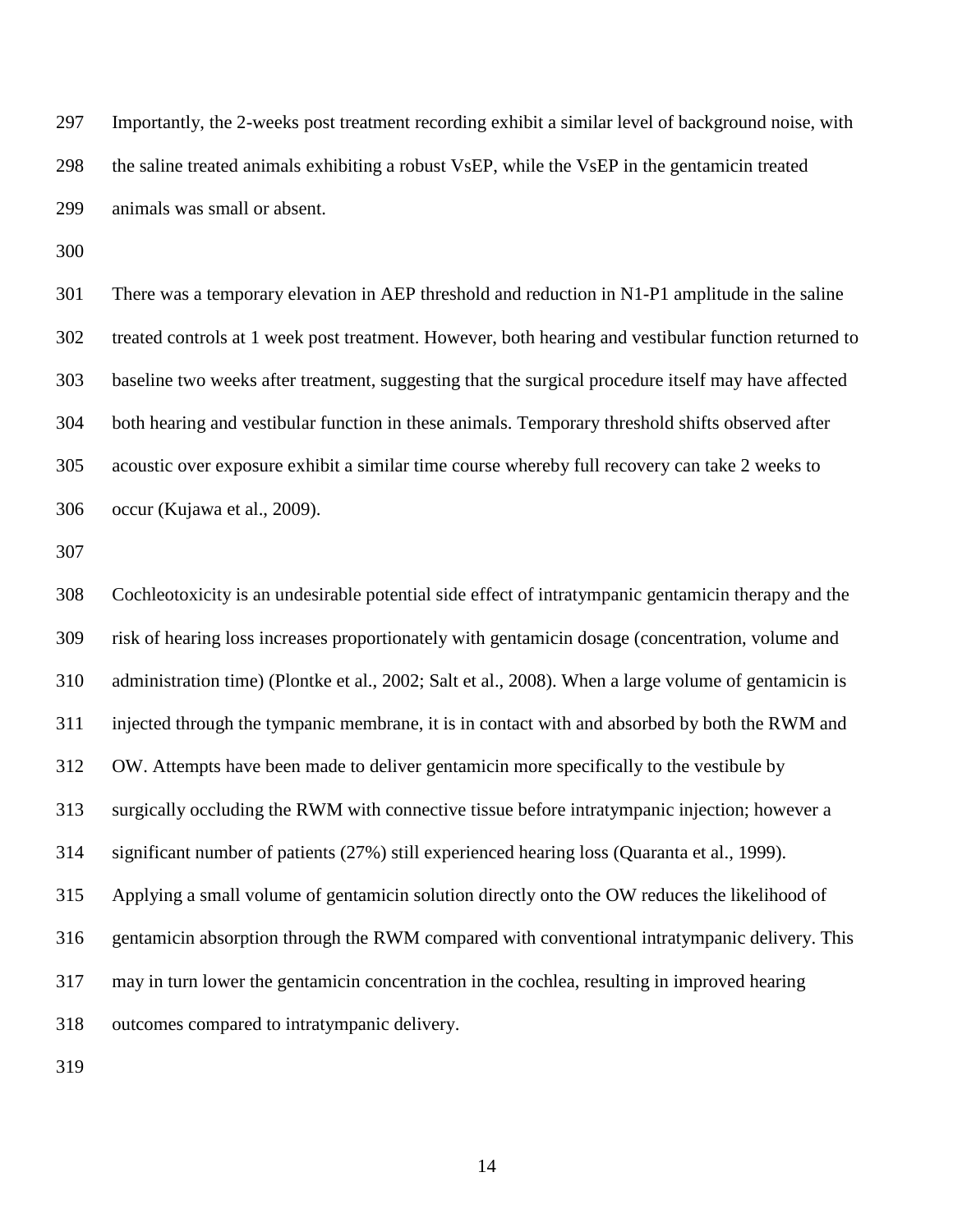In the current study, we also optimized our targeting of the OW by removal of a small section of the bony shelf obstructing the stapes footplate and careful positioning of the animal to locate the stapes footplate physically below the RWM. Using a micromanipulator, the fine cannula was carefully advanced into the space where the section of bony shelf was removed, advanced past the side of the cochlea and positioned just above the stapes footplate (below the RWM). However, improved targeting of the OW does not eliminate the risk of hearing loss altogether. Following OW absorption, passive diffusion occurs from vestibule/scala vestibuli perilymph to scala tympani through semi-permeable tissues. In previous studies (King et al., 2013; King et al., 2015 unpublished), we observed statistically significant hearing losses in the groups that received high dosages of gentamicin (3 μL of 337 mg/mL, 2 μL of 40 mg/mL respectively) on the OW compared to the groups receiving the same dosage on the RWM. This suggests that either the rate of drug elimination is higher from scala tympani in the cochlea following RWM entry or that gentamicin is absorbed more readily through the OW than the RWM. By reducing the gentamicin concentration 333 in the current study to 2  $\mu$ L of 5 mg/mL, we were able to significantly suppress vestibular function by 72.66% without significantly increasing AEP thresholds.

 There are anatomical differences in the stapediovestibular joint between species, however this is not expected to be a major factor influencing drug permeability of the OW. For instance, the guinea pig stapediovestibular joint comprises hyaline cartilage on the articulating surfaces of the stapes footplate rim and OW frame, a fluidic articular cavity, and epithelial membranes overlying the structure (middle ear mucosa) (Tanaka & Motomura, 1981). In humans, the stapes is attached to the perimeter of the OW by an annular ligament (Merchant & Nadol, 2010). Without tight junctions present, substances would be expected to readily pass through this ligament. This has been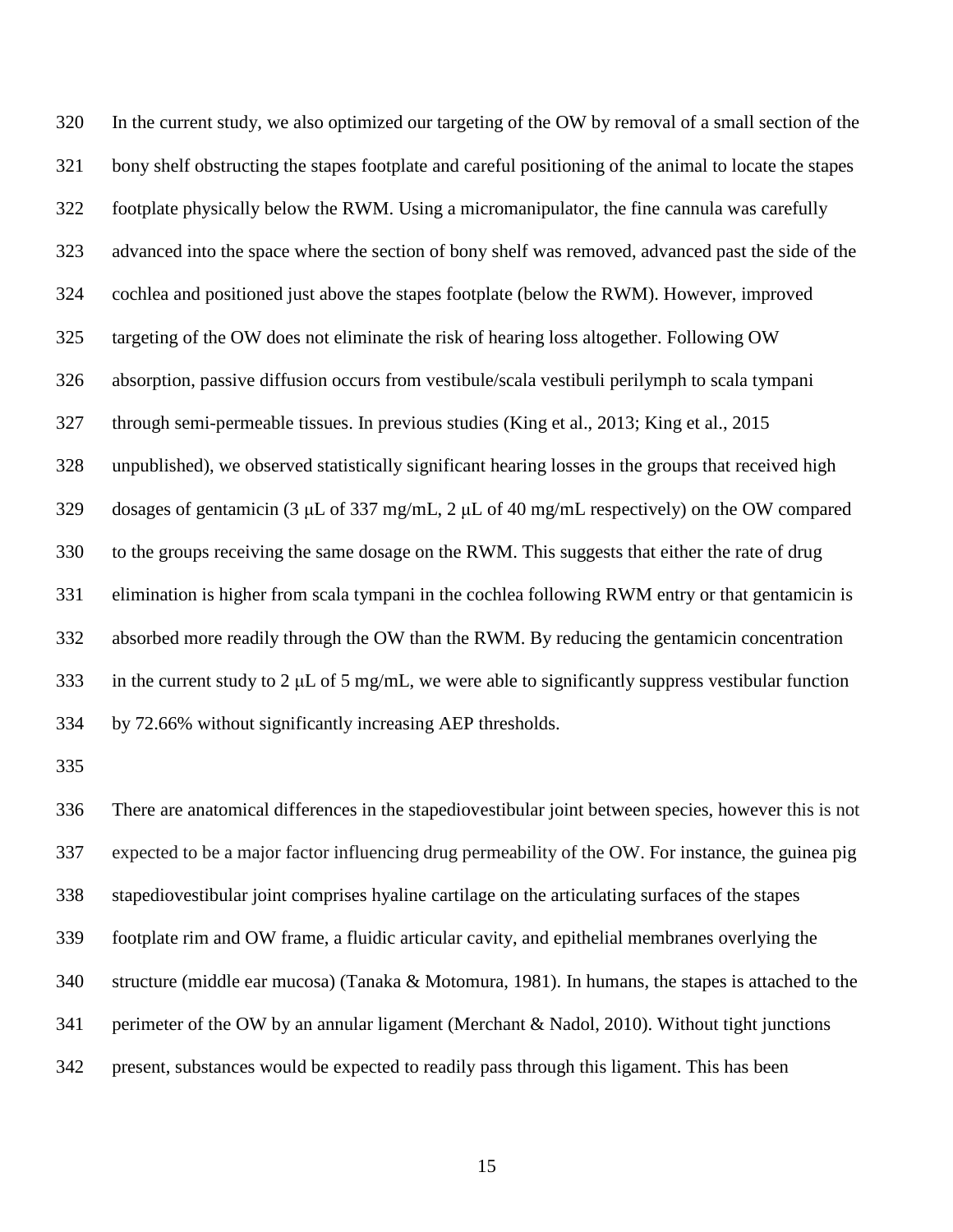demonstrated in Magnetic Resonance Imaging (MRI) studies where gadolinium readily penetrated the OW in guinea pigs (King et al., 2011), rats and humans (Zou et al., 2005).

 Other factors may influence OW absorption such as the presence of endolymphatic hydrops. A recent MRI study in humans showed the distribution of an MRI contrast agent was compromised in two patients with endolymphatic hydrops (Shi et al., 2014), from which it was concluded that OW absorption was reduced by the presence of endolymphatic hydrops. Vestibular hydrops can cause the otoliths to lie against the stapes footplate and there is often fibrosis connecting the stapes to the membranous labyrinth in MD sufferers (Schuknecht, 1993; Wackym et al., 1994; Nadol, 1977), which may impede drug entry through the OW. Additionally, if MD involves a chronic immune pathology, as is a commonly held theory, it is plausible that the permeability of the blood-labyrinth barrier, and clearance of molecules from the ear to blood may be higher in MD ears (Hirose et al., 2014; Floc'h et al., 2014). It is not presently clear if clearance rates are abnormal in MD ears, but it should be taken into consideration, along with pharmacokinetics, when delivering drugs to the OW or RWM for the treatment of MD.

### **Acknowledgements**

 This study was funded by the Garnett Passe & Rodney Williams Memorial Foundation. This authors wish to thank Mr Rodney Millard, Mr Mark Harrison and Dr Mohit Shivdasani from the Bionics Institute and Professor Ian Curthoys from the University of Sydney for their input into setting up the VsEP recording equipment at the Bionics Institute; Professor Alec Salt from Washington University School of Medicine, St Louis USA for technical advice; Ms Shefin George from the Bionics Institute for her assistance with perfusions; and Miss Prudence Neilson from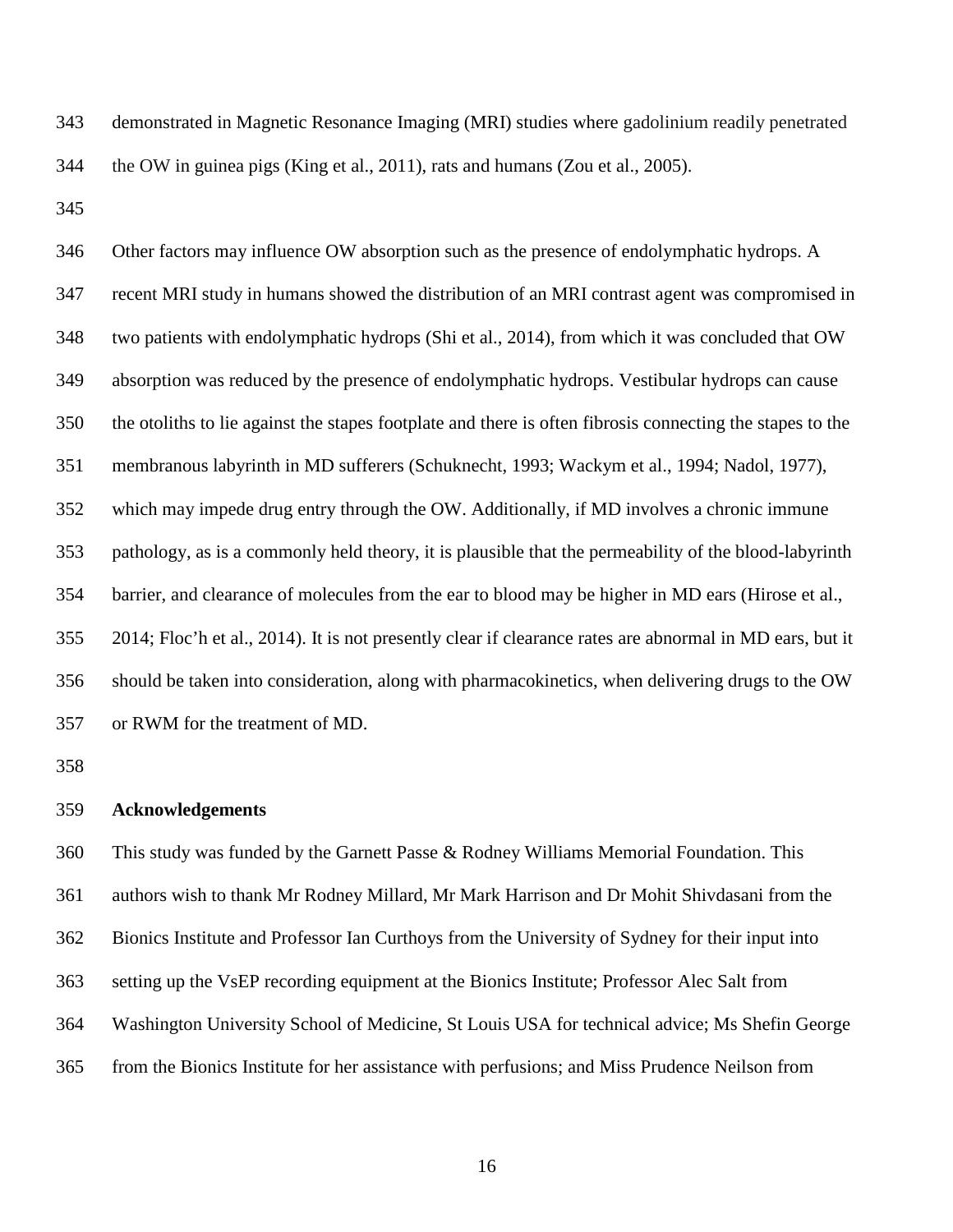| University of Melbourne for preparing histology slides. The time invested by A/Prof Fallon, Prof |
|--------------------------------------------------------------------------------------------------|
| Shepherd, Dr Brown were supported by research grants from the NHMRC (GNT1081478) and the         |
| Garnett Passe and Rodney Williams Memorial Foundation.                                           |
|                                                                                                  |
| Conflict of Interest                                                                             |
| The authors have no conflicts of interest with regard to this study.                             |
|                                                                                                  |
| <b>References</b>                                                                                |
| Aran JM, Chappert C, Dulon D, Erre JP, Aurousseau C, Uptake of amikacin by hair cells of the     |
| guinea pig cochlea and vestibule and ototoxicity: Comparison with gentamicin, Hear Res,          |
| 1995; 82:179-183                                                                                 |
| Becvarovski Z, Bojrab DI, Michaelides EM, et al. Round window gentamicin absorption: An in vivo  |
| human model, Laryngoscope 2002; 112(9):1610-3                                                    |
| Bohmer A, Short latency vestibular evoked responses to linear acceleration stimuli in small      |
| mammals: masking effects and experimental applications, Acta Otolaryngol Suppl 1995;             |
| 520 Pt1:120-123                                                                                  |
| Bohmer A, Hoffman LF, Honrubia V, Characterization of vestibular potentials evoked by linear     |
| acceleration pulses in the chinchilla, Am J Otol 1995; 16:498-504                                |
| Bremer GH, de Groot JC, Versnal H, Klis SF, Combined administration of kanalycin and             |
| furosemide does not result in loss of vestibular function in Guinea Pigs, Audiol Neurootol,      |
| 2012; 17:25-38                                                                                   |
| Carey J, Intratympanic gentamicin for the treatment of Meniere's Disease and other forms of      |
| peripheral vertigo, Otolaryngol Clin N Am, 2004; 37:1075-1090                                    |
|                                                                                                  |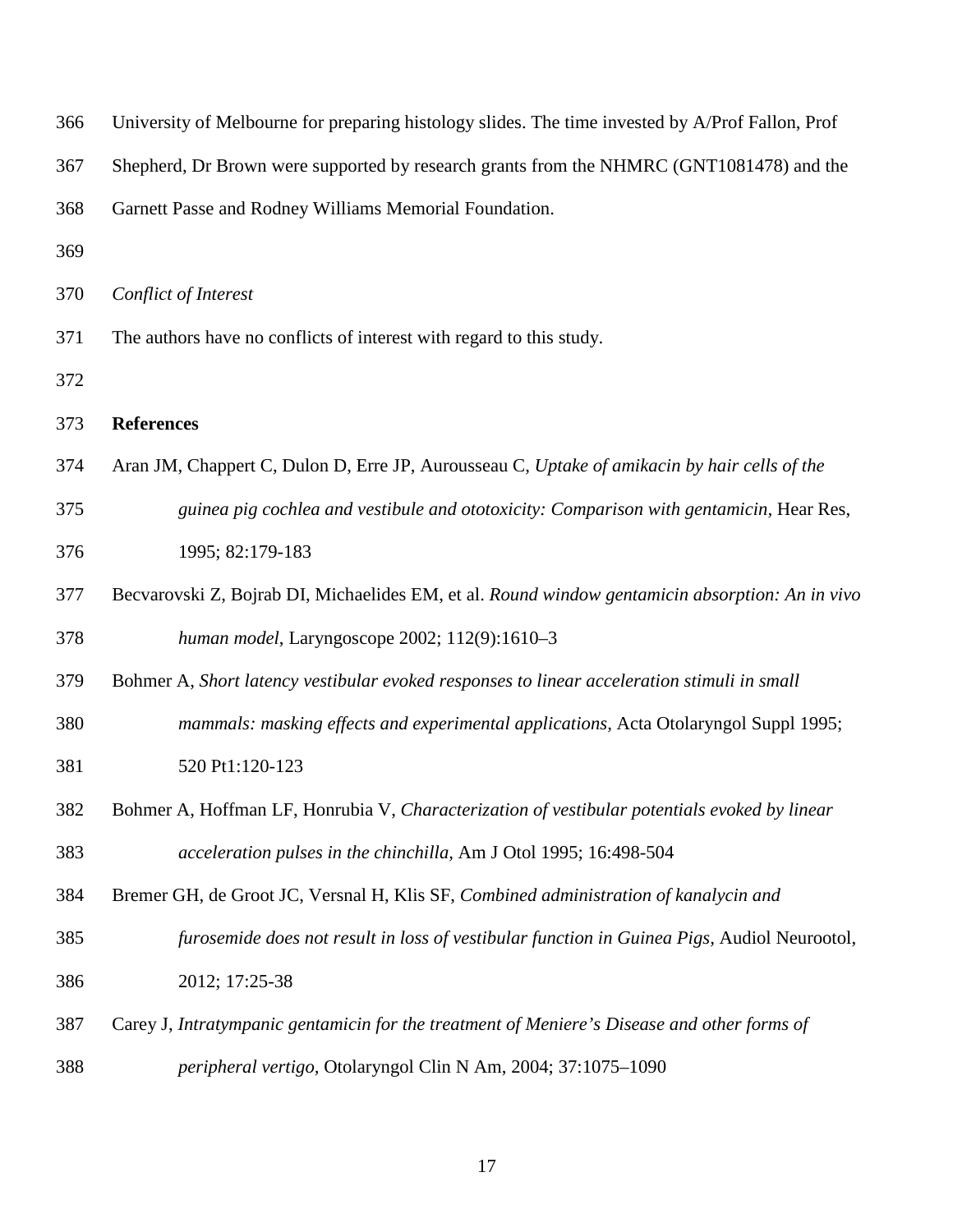- Chia SH, Garnst AC, Anderson JP, Harris JP, *Intratympanic gentamicin therapy for Mèniére's disease: A meta analysis,* Otol Neurotol, 2004; 25: 544-552
- Chihara Y, Wang V, Brown DJ, *Evidence for the utricular origin of the vestibular short-latency-evoked potential (VsEP) to bone-conducted vibration in guinea pig,* Exp Brain Res, 2013;
- 229(2):157-170
- Diamond C, O'Connell DA, Hornig JD, et al. *Systematic review of intratympanic gentamicin in Meniere's disease*, J Otolaryngol, 2003; 32(6):351–61
- Floc'h, J.L., et al., *Markers of cochlear inflammation using MRI,* J Magn Reson Imaging, 2014; 39(1):150-61
- Goycoolea MV, *Clinical aspects of round window membrane permeability under normal and pathological conditions*, Acta Otolaryngol, 2001; 121(4):437–47
- Hirose, K., et al., *Systemic lipopolysaccharide compromises the blood-labyrinth barrier and*
- *increases entry of serum fluorescein into the perilymph,* J Assoc Res Otolaryngol, 2014, 15(5):707-19
- King EB, Salt AN, Eastwood HT, O'Leary SJ, *Direct Entry of Gadolinium into the Vestibule*
- *Following Intratympanic Applications in Guinea Pigs and the Influence of Cochlear*
- *Implantation,* JARO, 2011; 12(6):741-751
- King EB, Salt AN, Kel GE, Eastwood HT, O'Leary SJ, *[Gentamicin administration on the stapes](http://www.ncbi.nlm.nih.gov/pubmed/23899413)*
- *[footplate causes greater hearing loss and vestibulotoxicity than round window](http://www.ncbi.nlm.nih.gov/pubmed/23899413)*
- *[administration in guinea pigs](http://www.ncbi.nlm.nih.gov/pubmed/23899413)*, Hear Res, 2013; 304:159-166
- Kingma CM, Wit HP, *The effect of changes in perilymphatic K+ on the vestibular evoked potential*
- *in the guinea pig,* Eur Arch Otorhinolaryngol, 2010; 267:1679-1684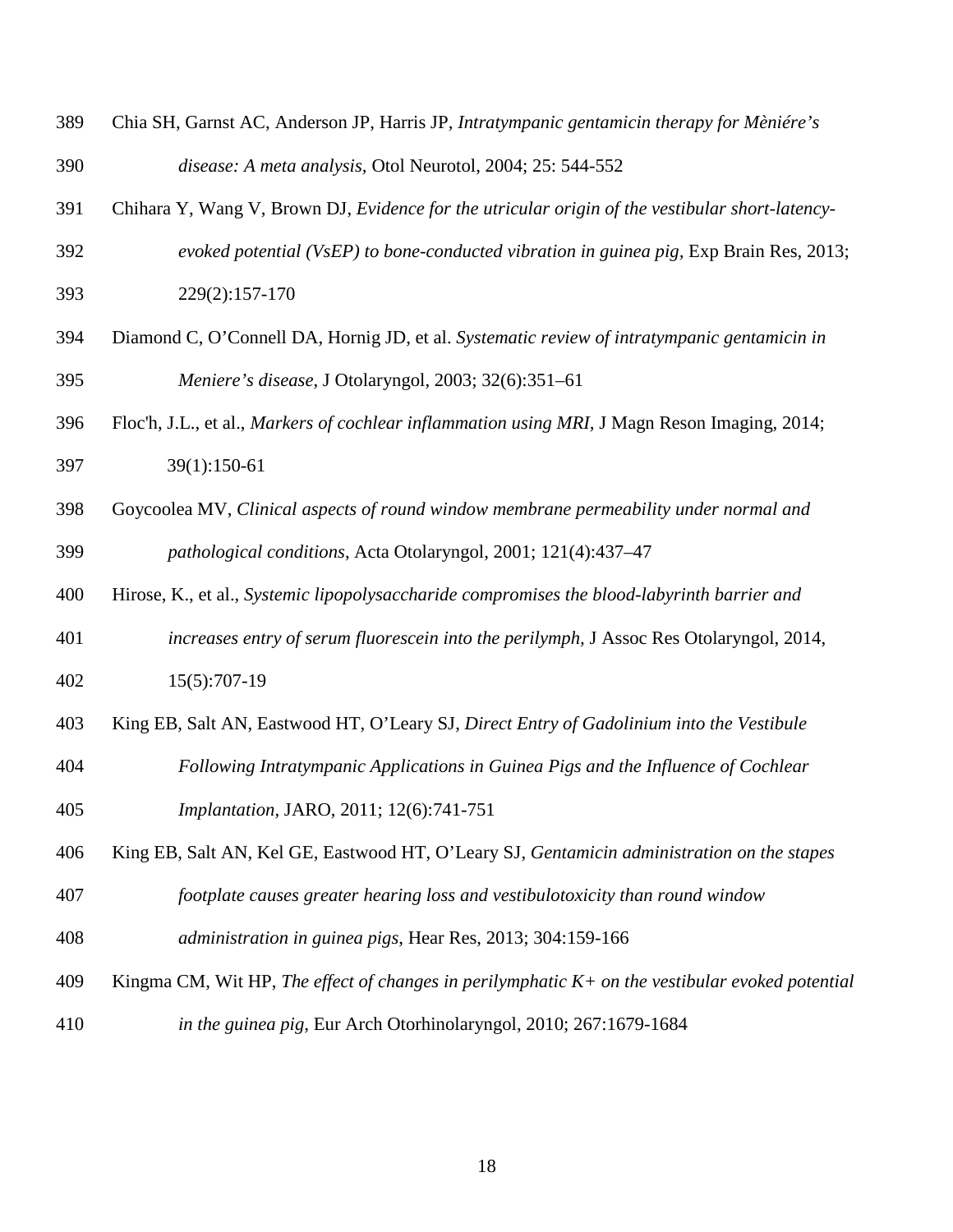- Kujawa, SG, Liberman, MC, *Adding Insult to Injury: Cochlear Nerve Degeneration after*
- *"Termporary" Noise-Induced Hearing loss*, J Neuroscience, 2009; 29:14077-14085
- [Lange G,](http://www.ncbi.nlm.nih.gov.ezp.lib.unimelb.edu.au/pubmed/?term=Lange%20G%5BAuthor%5D&cauthor=true&cauthor_uid=2590032) *Gentamicin and other ototoxic antibiotics for the transtympanic treatment of Menière's*
- *disease,* Arch Otorhinolaryngol, 1989; 246(5):269-70
- McCall AA, Leary Swan EE, Borenstein JT, Sewell WF, Kujawa SG, McKenna MJ, *Drug Delivery*
- *for Treatment of Inner Ear Disease: Current State of Knowledge, Ear & Hearing, 2010; 31:156-165*
- Merchant SN, *A Method for Quantitative Assessment of Vestibular Otopathology,* Laryngoscope, 1999; 109:1560-1569
- Merchant SN, Nadol JB, *Schuknecht's Pathology of the Ear*, People's Medical Publishing House 421 USA, 2010,  $3<sup>rd</sup>$  Edition
- Nadol JB, *Positive Hennebert's sign in Ménierè's disease*, Arch Otolaryngol, 1977; 103:524–530
- Nakashima T, Teranishi M, Hibi T, Kobayashi M, Umemura M, *Vestibular and Cochlear Toxicity of Aminoglycosides: A review,* Acta Otolaryngol, 2000; 120:904-911
- Oei MLYM, Segenhout JM, Wit HP, Albers FW, *The Vestibular Evoked Response to Linear,*
- *Alternating, Acceleration Pulses without Acoustic Masking as a Parameter of Vestibular Function,* Acta Otolaryngol 2001; 121:62-67
- Plontke SKR, Wood AWW, Salt AN, *Analysis of Gentamicin Kinetics in Fluids of the Inner Ear with Round Window Administration,* Otol Neurotol 2002; 23:67-974
- Quaranta A, Aloisi A, De Benedittis G, Scaringi A. Intratympanic therapy for Ménière's disease.
- High-concentration gentamicin with round-window protection. Ann N Y Acad Sci. 1999; 884:410-424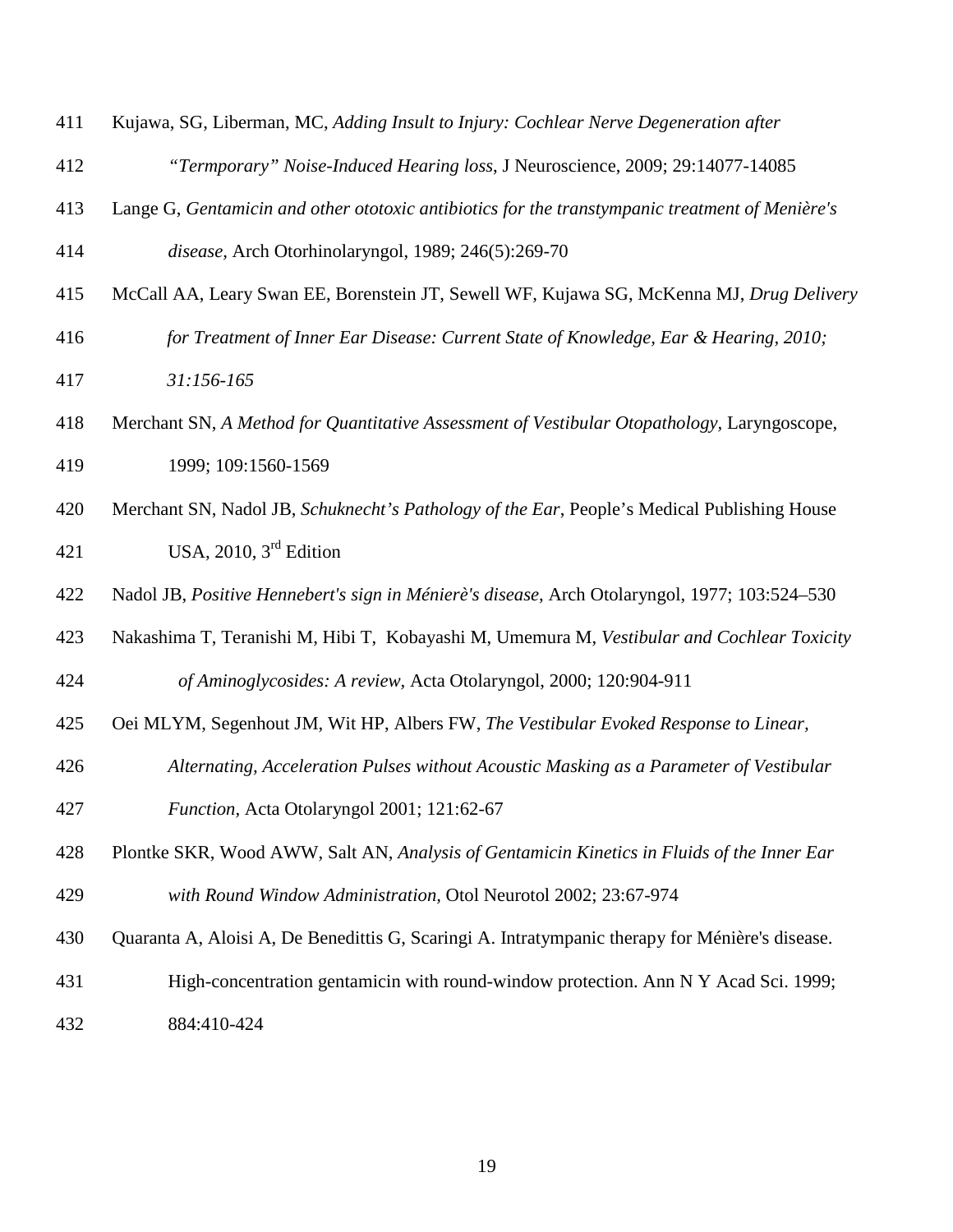- Salt AN, Gill RM, Plontke SK, *Dependence of Hearing Changes on the Dose of Intratympanically*
- *Applied Gentamicin: A Meta-Analysis Using Mathematical Simulations of Clinical Drug Delivery Protocols,* Laryngoscope, 2008; 118:1793-1800
- Schuknecht HF, *Pathology of the ear,* (2nd Edition) Lea & Febiger, Philadelphia/Baltimore, 1993
- [Shi H1](http://www.ncbi.nlm.nih.gov.ezp.lib.unimelb.edu.au/pubmed/?term=Shi%20H%5BAuthor%5D&cauthor=true&cauthor_uid=24270715), [Li Y,](http://www.ncbi.nlm.nih.gov.ezp.lib.unimelb.edu.au/pubmed/?term=Li%20Y%5BAuthor%5D&cauthor=true&cauthor_uid=24270715) [Yin S,](http://www.ncbi.nlm.nih.gov.ezp.lib.unimelb.edu.au/pubmed/?term=Yin%20S%5BAuthor%5D&cauthor=true&cauthor_uid=24270715) [Zou J,](http://www.ncbi.nlm.nih.gov.ezp.lib.unimelb.edu.au/pubmed/?term=Zou%20J%5BAuthor%5D&cauthor=true&cauthor_uid=24270715) *The predominant vestibular uptake of gadolinium through the oval*
- *window pathway is compromised by endolymphatic hydrops in Ménière's disease*, Otol Neurotol, 2014; 35(2):315-22
- Smith BM, Myers MG, *The penetration of gentamicin and neomycinin to perilymph across the round window membrane*. Otolaryngol Head Neck Surg, 1979; 87(6):888–91
- Tanaka K, Motomura S, *Permeability of the labyrinthine window in guinea pigs,* Arch
- Otorhinolarygnol, 1981; 233:67-73
- Wackym PA, Schuknecht HF, Ward PH, Linthicum FH, Kerner MM, Aframian D, et al., *Blinded*
- *control study of endolymphatic duct and sac fibrosis in Meniere's disease*, Edited by: R.
- Filipo, M. Barbara (Eds.), Meniere's disease: perspectives in the 90s, Kugler Publ,
- Amsterdam/New York, 1994: 209–215
- Zou J, Pyykkö I, Bjelke B, Dastidar P, Toppila E, *Communication between the Perilymphatic*
- *Scalae and Spiral Ligament Visualized by in vivo MRI,* Audiol Neurotol, 2005; 10:145-152
- 
-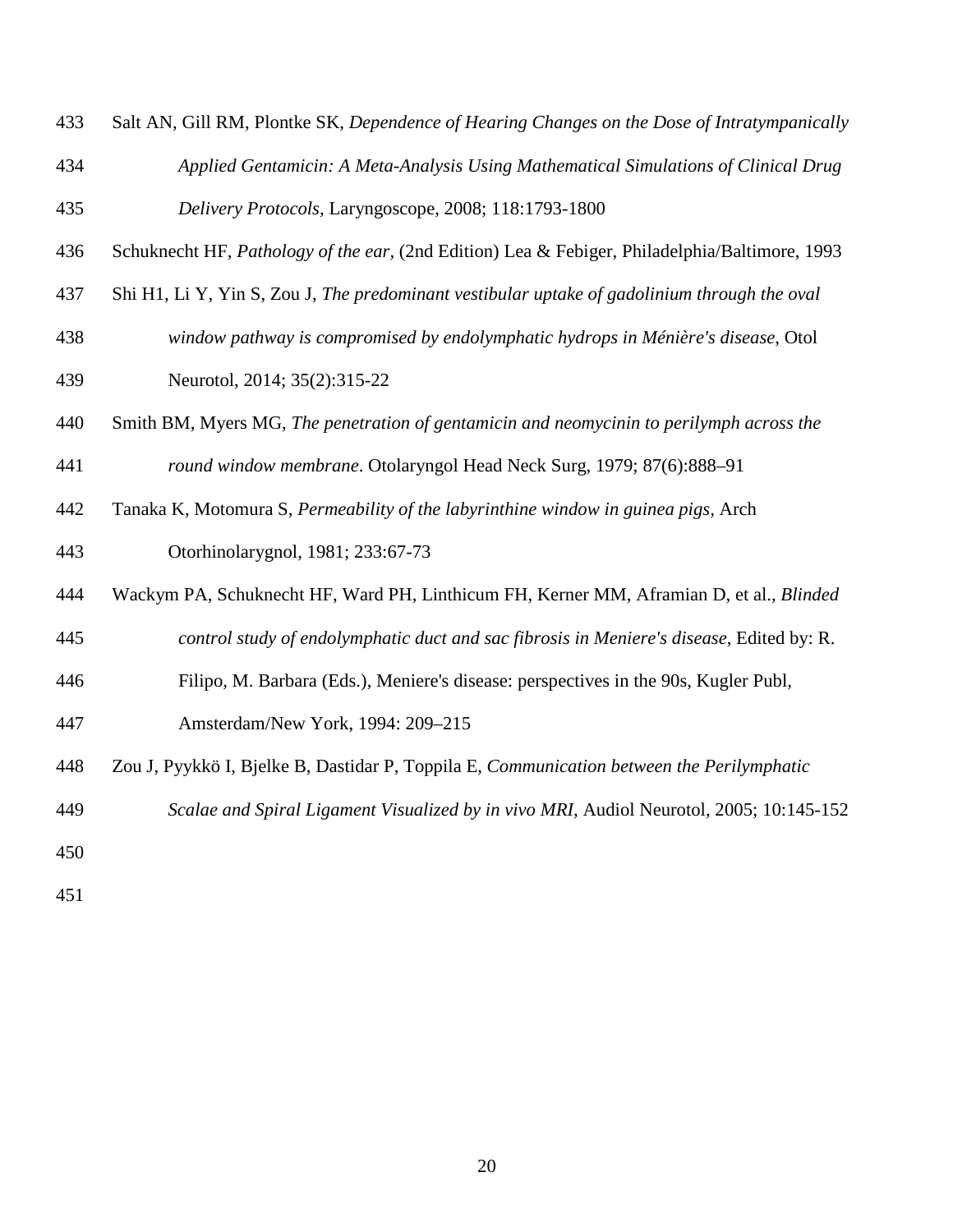**Figure Legends:**

**Figure 1**

Typical vestibular evoked potentials (VsEP) recorded with an electrode inserted into the facial

nerve canal in guinea pigs from each treatment group at baseline (before saline/gentamicin) and

T=1, 2 weeks after treatment. Simultaneous acoustic masking with 80 dB SPL noise was delivered

to the ipsilateral ear. Arrow indicates onset of 8g head acceleration. Each trace is composed of two

repeated recordings that are represented as black and grey traces.

#### **Figure 2**

Change in short latency vestibular evoked potentials (VsEP) following gentamicin (T=1 week, n=5;

T=2 weeks, n=5) or saline (T=1 week, n=4; T=2 weeks, n=5) application on the stapes footplate,

expressed as a percentage of initial (T=0) N1-P1 amplitude (individually normalized). Vestibular

function decreased in both groups at T=1 week. At T=2 weeks, function improved in the control

group but continued to decline in the gentamicin treated group. The difference between the

466 treatment groups at  $T=2$  weeks was stat. sig. (indicated by  $*$ ). Bars indicate SEM.

#### **Figure 3**

Acoustically Evoked Potential (AEP) thresholds at 5 stimulus frequencies measured **A)** before

treatment (T=0), **B)** one week and **C)** two weeks following gentamicin or saline administration on

the stapes footplate. Bars indicate SEM. There were no significant differences in threshold observed

between the groups at any time point, or within the gentamicin group over time.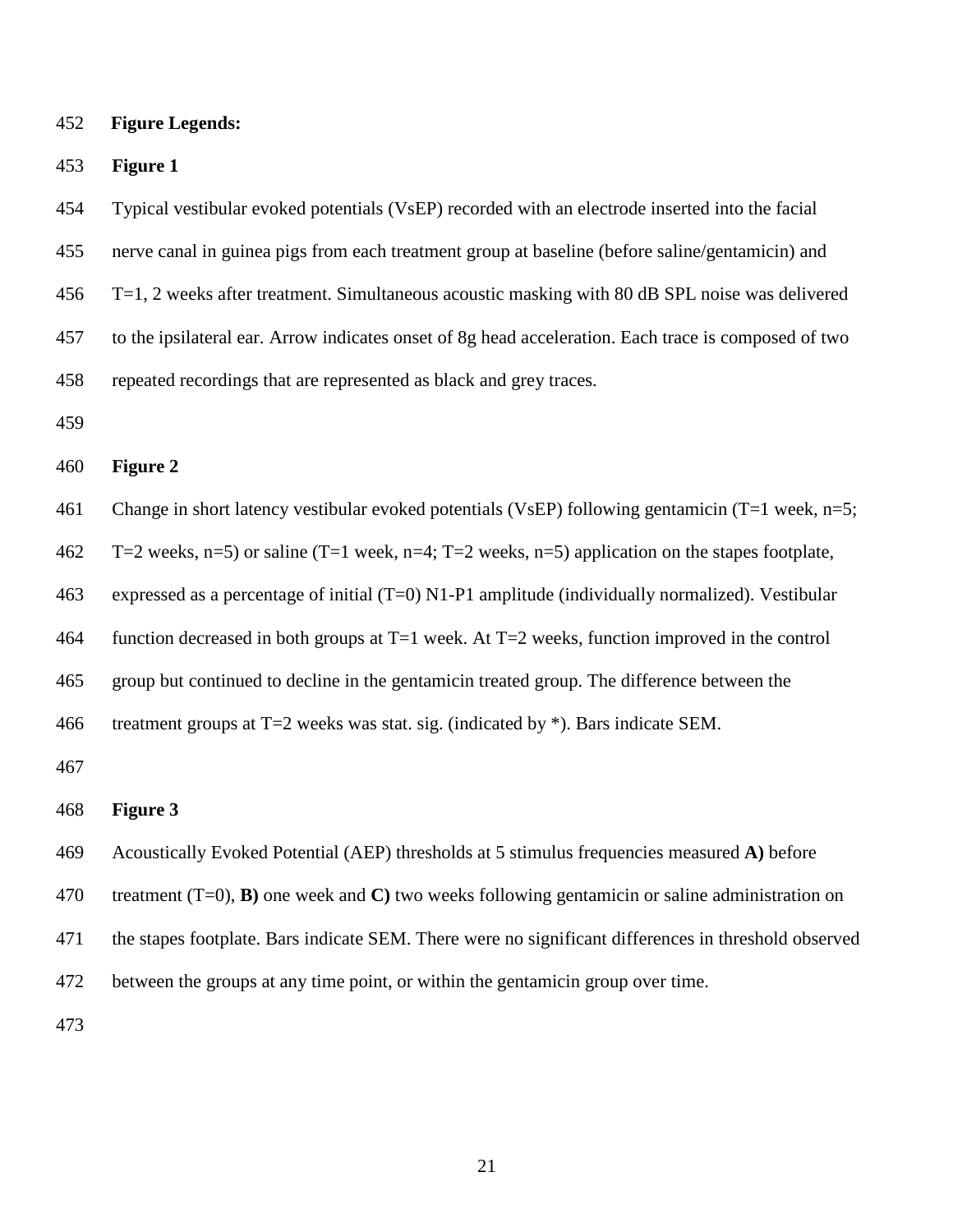## **Figure 4**

 Typical examples of gentamicin-induced morphological changes in vestibular hair cells in the crista ampullaris of the posterior semi-circular canal (A, C) and utricle (B, D) in Haematoxylin and Eosin stained sections, two weeks following treatment. Low power magnification: 20x objective (Ai-Di). High power magnification: 100x objective (Aii-Dii). All scale bars = 20 μm. **Ai-Bi)** Crista ampullaris and utricle respectively following saline administration to the stapes footplate. The majority of type 1 hair cells (marked I) exhibited normal morphological appearance characterised by flask-shaped cell bodies surrounded by a nerve calyx (chalice) and stereocilia bundle. **Ci-Di)**  Crista ampullaris and utricle respectively following gentamicin administration on the stapes footplate. Extensive damage was caused to type 1 hair cells characterised by calyceal distortion, nuclei migration toward the cuticular plate and reduced stereocilia bundles. **Aii-Dii)** Higher magnifications of the outlined areas shown in Ai-Di respectively.

# **Figure 5**

 Type 1 hair cell counts (individually normalized to area and expressed as cell density) in the crista ampullaris (CA) of the posterior semi-circular canal and utricle (U) following gentamicin (CA: n=4; 490 U: n=5) or saline (CA: n=4; U: n=5) administration on the stapes footplate. Hair cell density decreased in both regions in the group receiving gentamicin on the stapes compared to controls,

however this did not reach statistical significance. Bars indicate SEM.